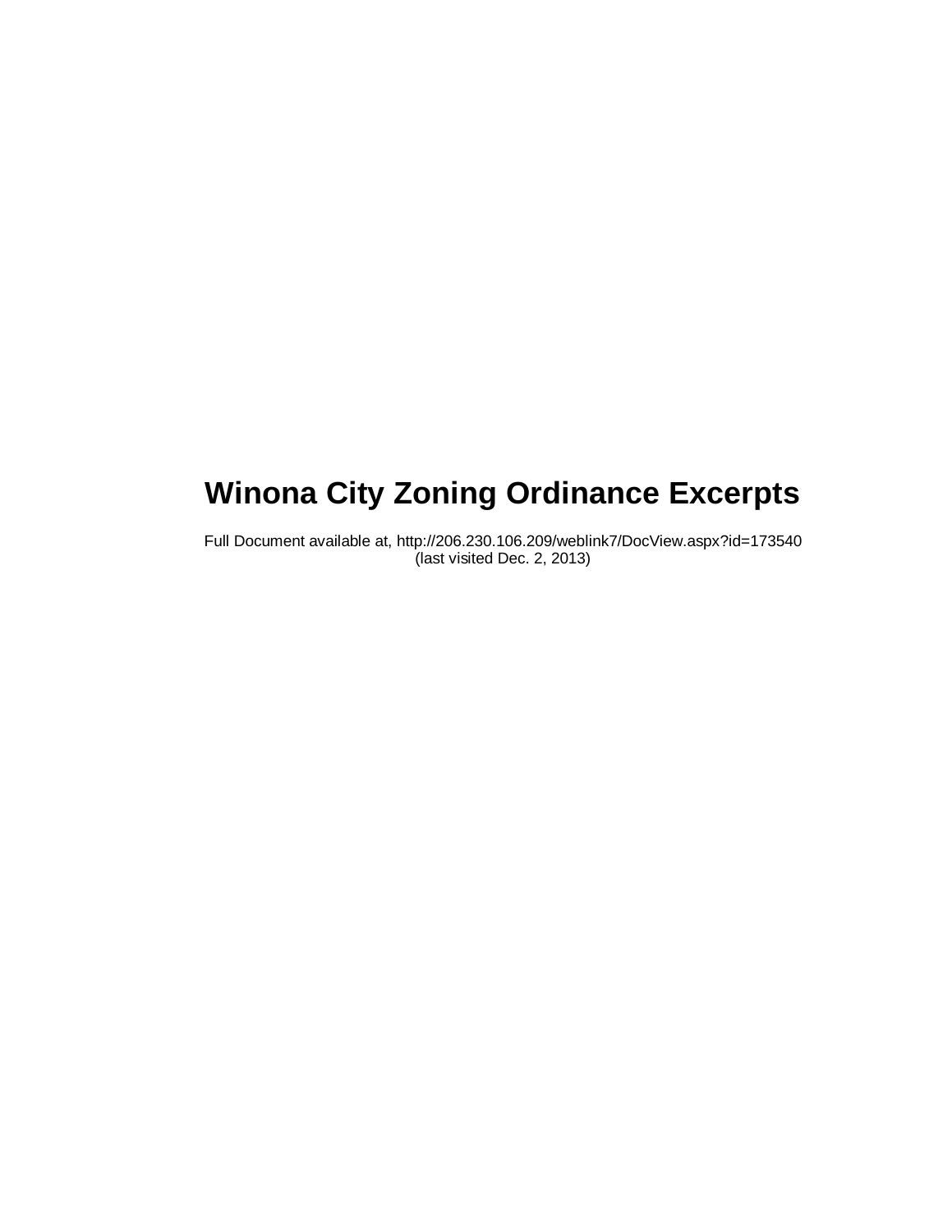## **CHAPTER 43 - ZONING**

- ARTICLE I. IN GENERAL
	- 43.1 Definitions
	- 43.2 Compliance with Chapter
	- 43.3 Purpose and Scope of Chapter
	- 43.4 Requirements of Chapter Deemed Minimums
	- 43.5 Districts, Enumerated
	- 43.6 District Zoning MapAdopted and Established
	- 43.7 District Boundaries
		- (a) Lot Lines and Street Lines
		- (b) Determination of Exact Location
		- (c) ExtensionWhere Lot Divided
		- (d) Vacated Streets and Alleys
		- (e) Territory Not Specifically Included; Annexations
	- 43.8 Additional Permitted Uses
	- 43.9 Additional Prohibited Uses
	- 43.10 Conversion of Dwellings Repealed Ord. No. 2902 11/16/87
	- 43.11 Use of Rear Dwellings for Residential Purposes
	- 43.12 Yard Requirements on District Boundary Line in the Less Restricted District
	- 43.13 Street Frontage
	- 43.14 Courts
		- (a) MinimumWidth
		- (b) Maximum Length
	- 43.15 Required Area or Space Not to be Reduced
	- 43.16 Off-Street Parking and Loading
	- 43.17 Garage Doors
	- 43.18 EssentialServices
	- 43.19 Unsafe Buildings
	- 43.20 Erection of Dwellings and Accessory Buildings on Lots of Record
		- (a) Principal Dwelling
		- (b) Accessory Structures
		- (c) Corner Lots<br>(d) Former Wind
		- Former Winona Township
	- 43.21 Height Modifications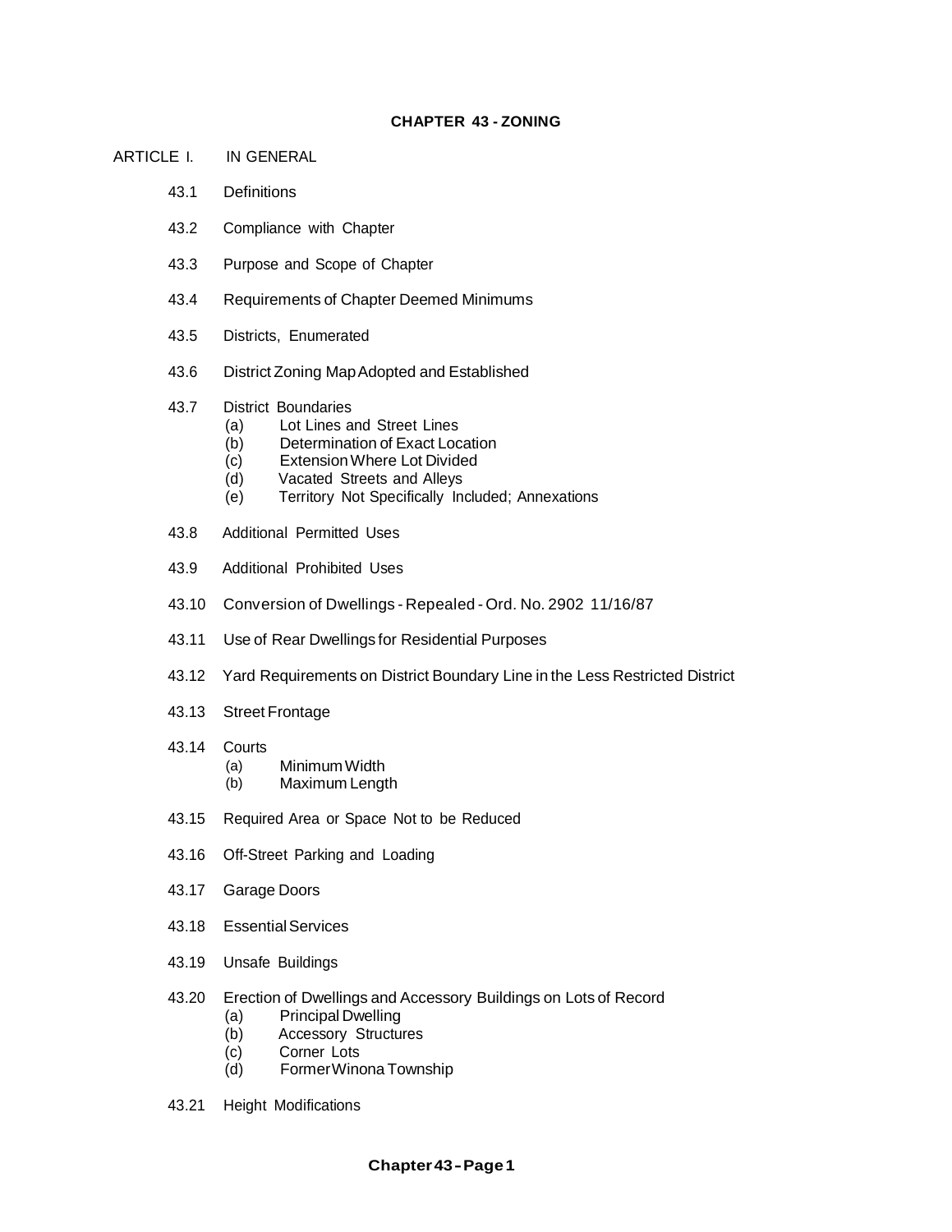- (a) Farm Buildings, Architectural Features, etc.<br>(b) Places of Public Assembly and Institutional
- (b) Places of Public Assembly and Institutional Buildings<br>(c) Elevator Penthouses, Water Tanks, etc.
- Elevator Penthouses, Water Tanks, etc.
- 43.22 Lot Area Requirements
- 43.23 Effect of Regulations on Building Permits Enacted Prior to Effective Date of Regulations
- 43.23.1 Private Swimming Pools
	- (a) Defined<br>(b) Tempora
	- **Temporary Swimming Pools**
	- (c) Exclusive Private Use<br>(d) Permit Requirements
	- Permit Requirements
	- (e) Setback Requirements
	- (f) Fencing
	- (g) Yard Placement
- 43.23.2 Drainage Designs
- ARTICLE II. ZONING ADMINISTRATION

## DIVISION 1. ENFORCEMENT OF CHAPTER

- 43.24 Zoning Administrator
	- (a) Appointment
	- (b) Duties
- 43.25 Zoning Certificate
	- (a) Required
	- (b) Filing of Plans
	- (c) Certificate of Health Officer
	- (d) Prerequisites to Issuance of Excavation Permit
	- (e) Administrator to Act Within 30 Days
	- (f) Fees
- 43.26 Penalties
- 43.27 InjunctionsAgainst Illegal Uses
- 43.28 Architectural Review
	- (a) Required
	- (b) Procedure
- 43.29 Architectural Review Board
	- (a) Appointment
	- (b) Duties<br>(c) Appeal
	- Appeal from Decisions
- DIVISION 2. BOARD OF ADJUSTMENT
	- 43.30 Performance Standards Procedure
		- (a) Application
		- (b) Report by Specialists
		- (c) Review by Board
		- (d) Continued Enforcement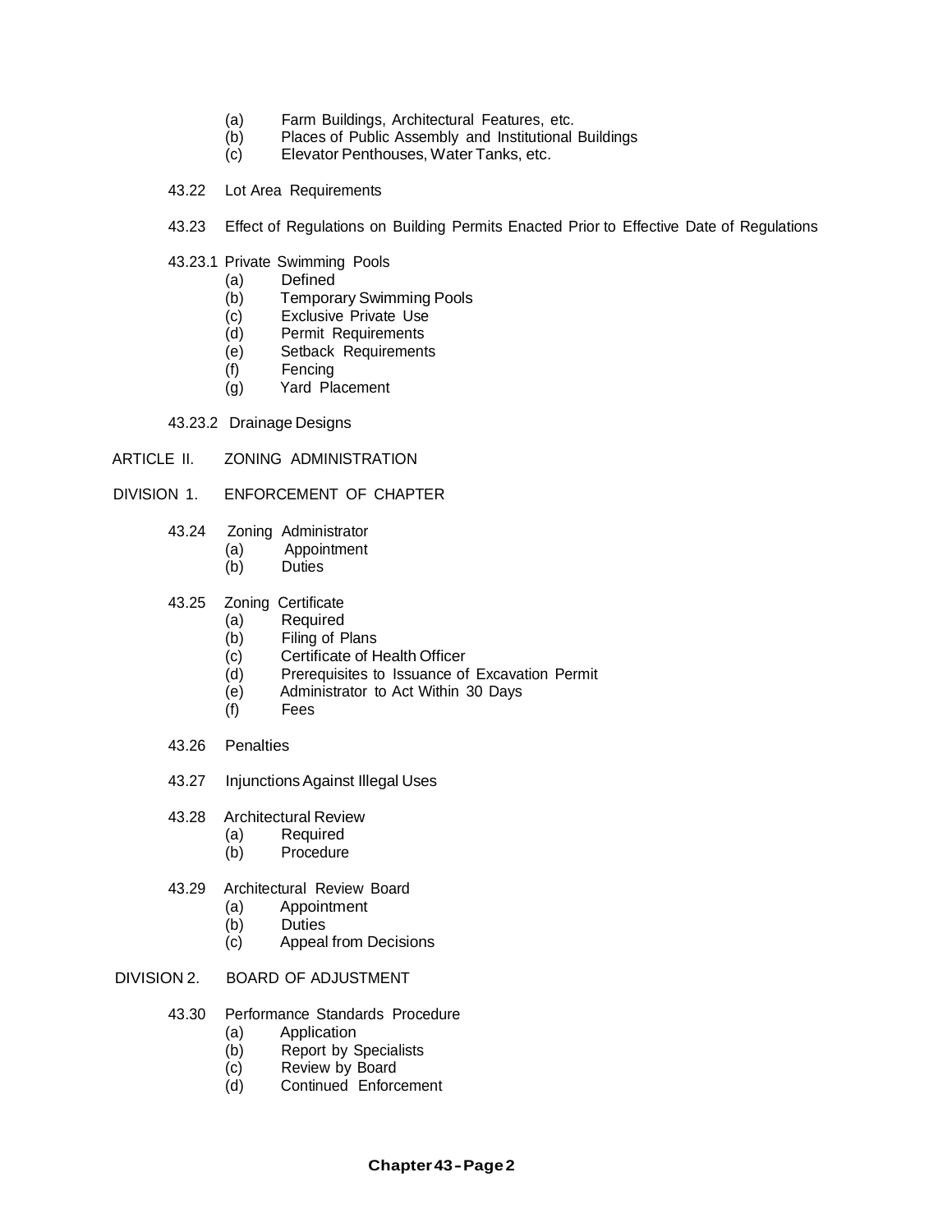## DIVISION 3. AMENDMENTS OF CHAPTER

- 43.31 Amendments
	- (a) Generally<br>(b) Initiation
	- **Initiation**
	- (c) General Procedure
	- (d) Application<br>(e) Fees
	- **Fees**

## ARTICLE III. NONCONFORMING USE AND BUILDINGS

- 43.32 Nonconforming Uses and Buildings
	- (a) Continuation of Existing Uses<br>(b) Enlargement, Substitution of U
	- (b) Enlargement, Substitution of Uses<br>(c) Discontinuance
	- Discontinuance
	- (d) Replacement of Damaged Buildings
- 43.32.1 Nonconforming Buildings

## ARTICLE IV. PERFORMANCE STANDARDS

- 43.33 Performance Standards, Regulations
	- (a) Compliance with Regulations<br>(b) Enforcement Provisions Applic
	- Enforcement Provisions Applicable to Other Uses
	- (c) Nonconforming Uses<br>
	(d) Location Where Deter
	- Location Where Determinations are to be Made for Enforcement of Performance Standards
	- (e) Performance Standards, Regulations
		- (1) Fire and Explosion Hazard
			- $(2)$  Radioactivity or Electric Disturbance<br> $(3)$  Noise
			-
			- (3) Noise Smoke
		- (5) Odors
		- (6) FlyAsh, Dust, Fumes, Vapors, Gases and other Forms of Air Pollution
		- (7) Glare
		- (8) Liquid or Solid Waste
- 43.33.1 Detached Heating System
	- (a) Permit Required
	- (b) Compliance Requirements
	- (c) Location
	- (d) Operation of Detached Heating System
	- (e) Definition
	- (f) Enforcement/Penalties

# ARTICLE V. OFF-STREET PARKING AND LOADING REQUIREMENTS

- 43.34 Off-Street Loading Space
	- (a) When Required<br>(b) Size
	- (b) Size
	- (c) In Yards
	- (d) Distance from R Districts
	- (e) RequiredSurfacing
	- (f) Lighting
- 43.35 Off-Street Parking Space
	- (a) When Required
	- (b) Units of Measurement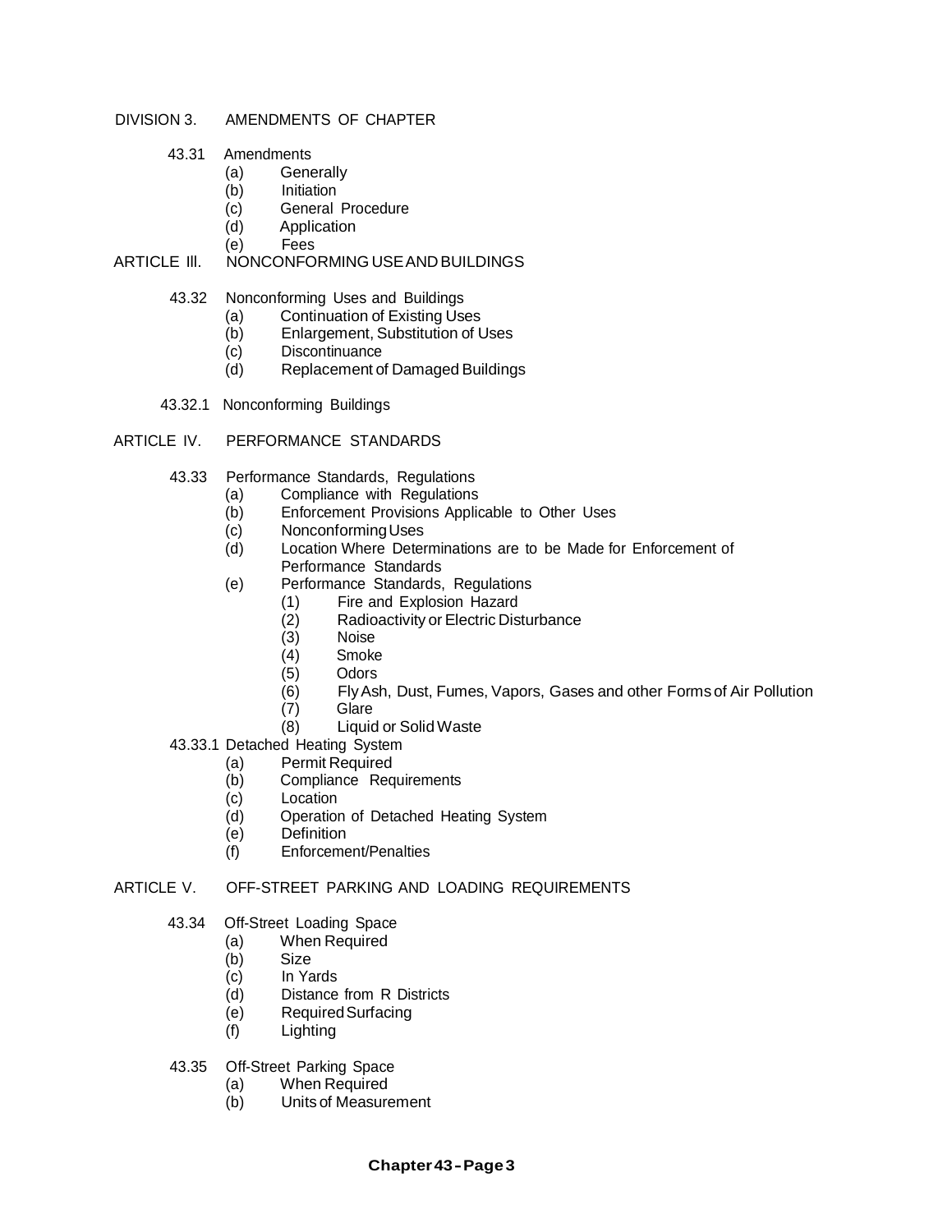- (c) Mixed Occupancies and Uses Not Specified<br>(d) Collective Provisions of Parking Space
- (d) Collective Provisions of Parking Space<br>(e) Joint Use of Facilities
- Joint Use of Facilities
- 43.36 Number of Off-Street Parking Spaces Required<br>43.37 Location, Design and Maintenance of Parking A
- Location, Design and Maintenance of Parking Area
	- (a) Minimum Size
	- (b) Access
	- (c) Type of Use<br>(d) Location
	- (d) Location<br>(e) Front Yai
	- Front Yard Location
	- (f) Screening and Landscaping
	- (g) Minimum Distances and Setbacks
	- (h) Surfacing
	- (i) Lighting
- 43.38 Modifications
- 43.39 Central Business District

## ARTICLE VI. TRAILERS, TRAILER PARKS, MOTELS AND MOTOR HOTELS

- 43.40 Trailer Parks and Motels
	- (a) General Requirements
		- (1) Area and Yard Requirements
		- (2) Lot Area Occupancy<br>(3) Parking
		- (3) Parking
		- Entrance to Trailer Parks and Motels
		- (5) Landscaping of UnusedAreas
		- (6) Electric Appliances in Motels, etc.
	- (b) Enlargement
- 43.41 Parking of Trailers
	- (a) Manufactured or Mobile Home
		- (1) Construction Site Homes
			- (2) Manufactured Homeson Permanent Foundations
	- (b) Parking of Recreational Vehicle
- 43.42 Trailer Parks
	- (a) Submission of Plans
	- (b) Design and Maintenance
- ARTICLE VII. DISPLAY SIGNS AND OUTDOOR ADVERTISING
	- 43.43 Signs
		- (a) Purpose
		- (b) **Definitions**
		- (c) **Prohibited Signs**
		- (d) Exempt Signs
		- (e) Permit Requirements
		- (f) Design Characteristics
		- (g) **Maintenance**
		- (h) Sign Area
		- (i) Temporary or Seasonal Signs
		- U) Non-conforming Provisions
		- (k) **Sign Districts**
		- (I) Sidewalk Signs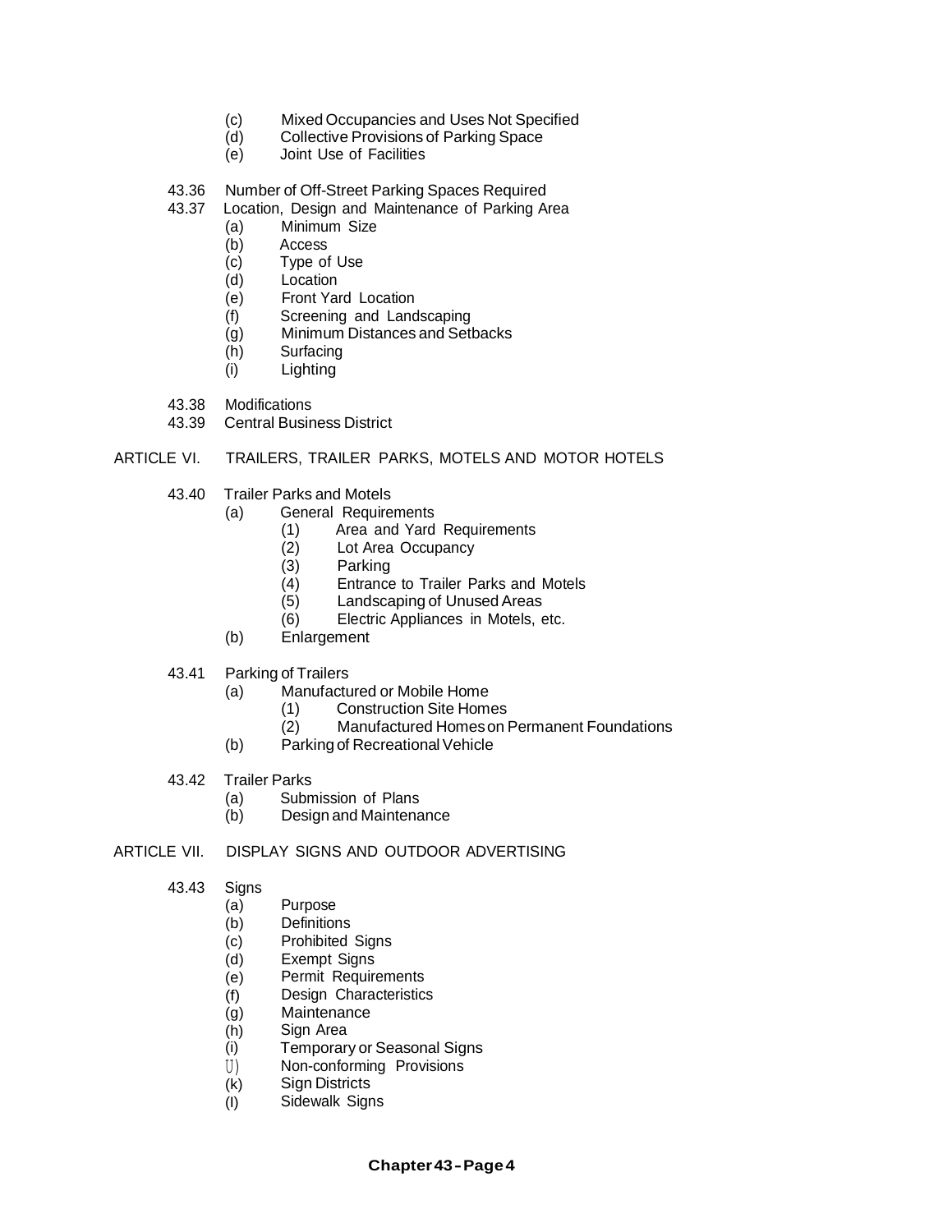- (m) Separability Clause/Penalties<br>(n) Dynamic Display Overlay
- Dynamic Display Overlay
- ARTICLE VIII. AUTOMOBILE SERVICE STATIONS, PUBLIC GARAGES AND PARKING AREAS<br>43.44 Service Stations, Public Garages and Parking Areas Service Stations, Public Garages and Parking Areas
	- (a) Entrance or Exit Prohibited in Certain Places<br>(b) Oil Draining
	- Oil Draining

## ARTICLE IX. DWELLING GROUPS

- 43.45 DwellingGroups
	- (a) Compliance with Article
	- (b) Compliance with Chapter
	- (c) Minimum Lot Area
	- (d) Dwellings to Front on Street or Other Open Space
	- (e) Distance between Buildings and Nearest Lot Line
	- Distance From Access Road

## ARTICLE X. CLUSTER DEVELOPMENT

- 43.46 Purpose
	- (a) General Requirements and Definition
	- (b) Approval Criteria
	- (c) Procedure for Cluster Development Plan Approval
		- (1) PreliminaryPlan
		- (2) Preliminary Plan to City Council
		- (3) Final Development Plan to Planning Commission
		- (4) Final Development Plan to City Council
		- (5) Cluster Development
		- (6) Final Plat
	- (d) Departure from Plan
	- (e) Inspection
	- (f) Zoning Map

## ARTICLE XI. INTEGRATED NEIGHBORHOOD AND COMMUNITY SHOPPING CENTERS

- 43.47 Integrated Neighborhood and Community Shopping Centers
	- (a) Location; Minimum Area
	- (b) FinancialAbility of Applicant; Time Limitation for Completion
	- (c) Investigation byCommission
	- (d) PermittedUses
	- (e) Standards Generally
	- (f) Final Development Plan
	- (g) Recommendations to City Council
	- (h) Rezoning
	- (i) Adjustments

## ARTICLE XII. EXTRACTION PITS

- 43.48 Extraction Pits
	- (a) General Requirements
	- (b) FinancialAbility of Applicant
	- (c) Application
	- (d) Rehabilitation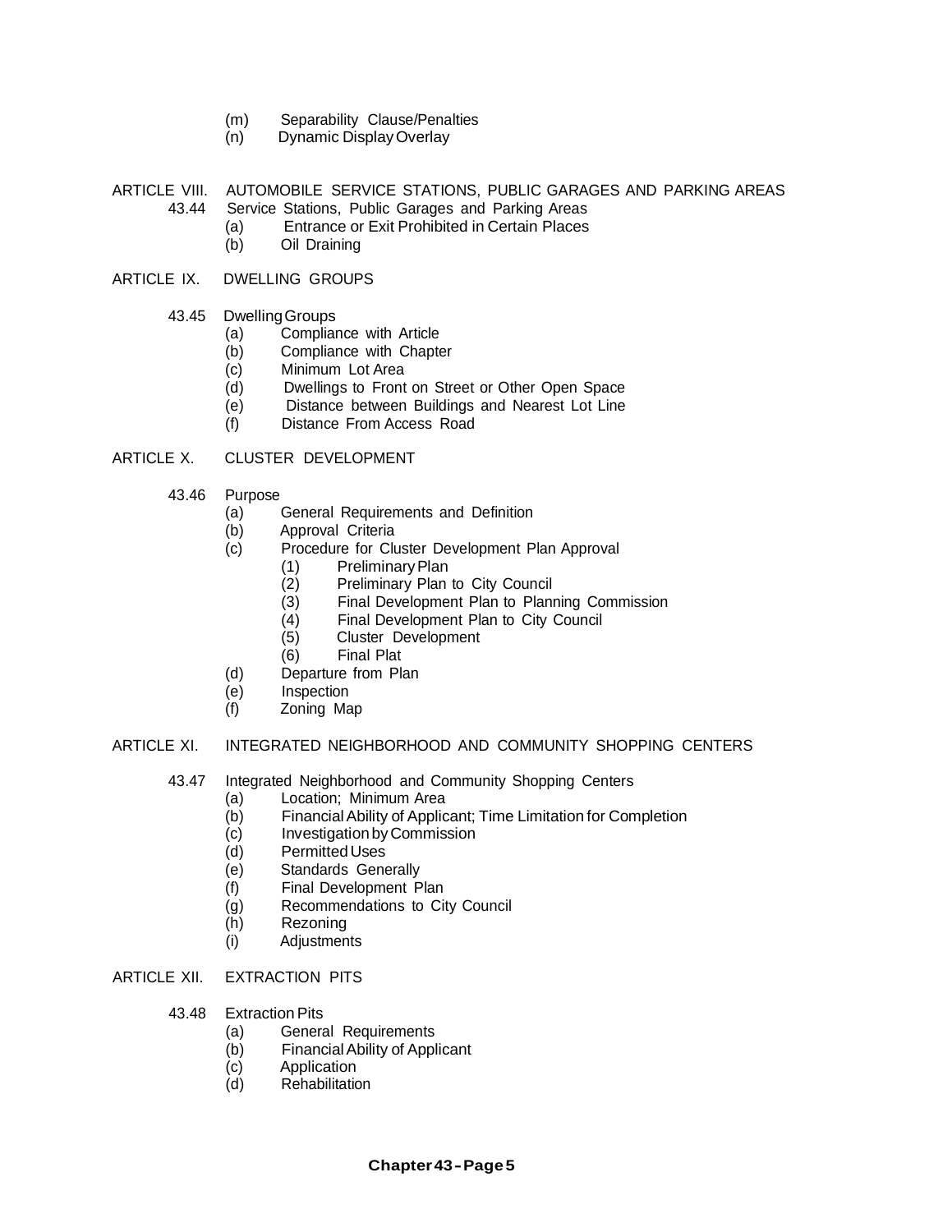## ARTICLE XIII. RESIDENTIAL DISTRICTS

- 43.49 Traffic Visibility across Corner Lots
- 43.50 Parking of Trucks
- 43.51 Transitional Uses
- 43.52 Accessory Buildings
	- (a) Generally
	- (b) Corner Lots
	- (c) FrontSetbacks
	- (d) Yard Requirements
	- (e) Not to be Built Prior to Construction of Main Building

## 43.53 Yard Modifications and Projections

- (a) Front Yards, Average Depth
- (b) Garages on Steep Slopes<br>(c) Rear Yards Not Required t
- (c) Rear Yards Not Required for Certain Double Frontage Lots
- Computation of Rear and Side Yards
- (e) Side Yard Modifications
- (f) Projection of Architectural Features
	- (1) Front and Side Yards<br>(2) Interior Side Yards
	- (2) Interior Side Yards<br>(3) Rear Yards
	- Rear Yards
- (g) Fences,Walls and Hedges
- 43.54 Private Swimming Pools (Repealed, See 43.23.1)
- 43.54.1 Bed and Breakfast and Tourist Homes
- 43.54.2 Microwave Receiving Dish
- 43.54.3 Vending Machines Residential Districts
- 43.54.4 HomeOccupations
- 43.54.5 Residential Retreat Centers
- 43.55 Residential Suburban (R-S) District
	- (a) PermittedUses
	- (b) Conditional Uses
	- (c) Accessory Uses
	- (d) Height Regulations
	- (e) Lot Area, Frontage and Yard Requirements
- 43.56 R-1 One-Family Residence District
	- (a) PermittedUses
		- (1) Generally
		- (2) Residential
		- (3) Institutional and Cultural
	- (b) Conditional Uses
		- (1) General
		- (2) Residential
		- (3) Hospitals
		- (4) Bed and Breakfast and Tourist Homes
	- (c) Accessory Uses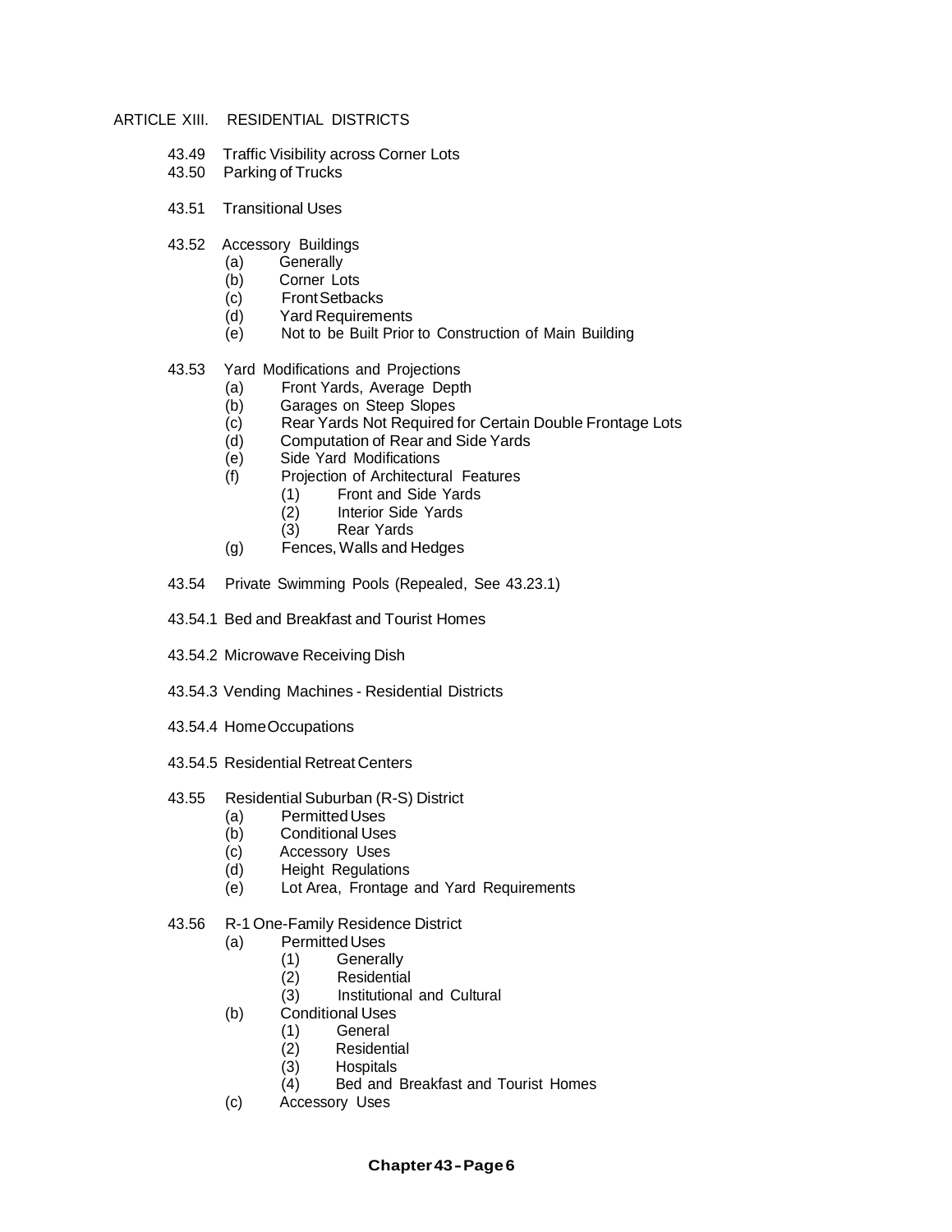- (d) Height Regulations
- (e) Lot Area, Frontage and Yard Requirements
- 43.56.1 R-1.5 One to Four Family Medium Density Residential
- (a) General<br>(1)  $\qquad$ 
	- Permitted Uses
		- (i) Generally
		- (ii) Residential
	- (2) Conditional Uses
	- (3) Accessory Uses
	- $(4)$ Height Regulations
	- (5) Lot Area, Frontage and Yard Requirements
- 43.57 R-2 One to Four Family Residence District
	- (a) PermittedUses
		-
		- (1) Generally (2) Residential
		- **Conversion**
		- (4) Hospitals
	- (b) Conditional Uses<br>(1) Generally
		- (1) Generally<br>(2) Residentia
		- $\begin{array}{cc} (2) & \quad \text{Residential} \\ (3) & \quad \text{Clubs} \end{array}$
		- Clubs
		- (4) Rest Homes
		- **Hospitals**
		- (6) Bed and Breakfast and Tourist Homes
	- (c) Accessory Uses
		- (1) Roomers<br>(2) Bed and I
			- Bed and Breakfast and Tourist Homes
	- (d) Height Regulations
	- (e) Lot Area, Frontage and Yard Requirements

## 43.58 R-3 Multi-Family Residence District

- (a) PermittedUses
	- (1) Generally
		- Residential
	- (3) Clinics
	- (4) Bed and Breakfast and Tourist Homes
- (b) Conditional Uses
	- (1) Generally<br>(2) Funeral Ho
	- **Funeral Homes**
	- (3) Offices, Professional and Business
- (c) Accessory Uses
- (d) Height Regulations
- (e) Lot Area, Frontage and Yard Requirements

## ARTICLE XIII.I RESIDENTIAL MOBILE HOME PARK DISTRICT

## 43.58.1 Residential Mobile Home Park District

- (a) PermittedUses
- (b) Accessory Uses
- (c) Requirements
- (d) Permitted Conditional Uses

## ARTICLE XIV NONRESIDENTIAL DISTRICTS

43.58.2 Rural Residential (R-R) District.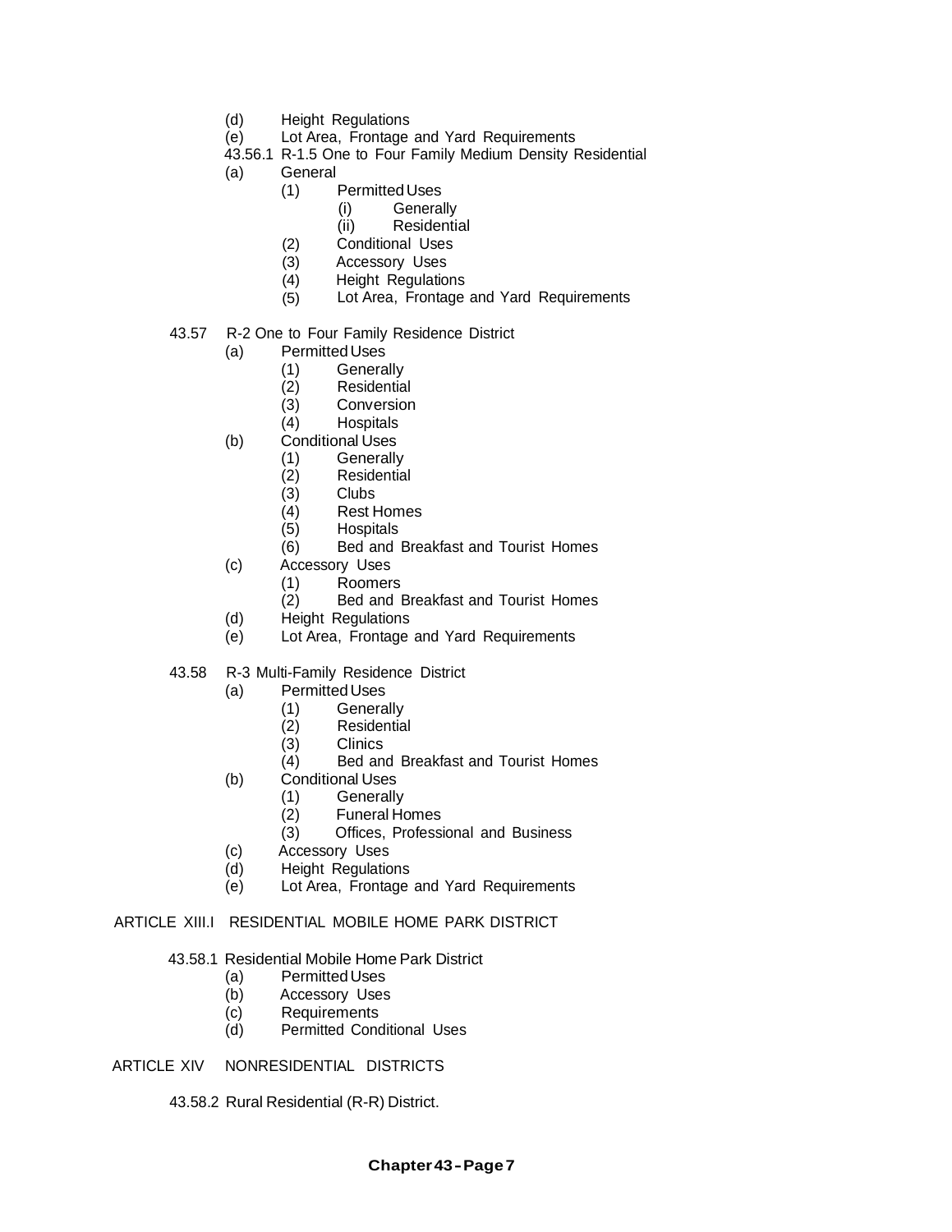- (a) Permitted Uses<br>(b) Conditional Use
- (b) Conditional Uses<br>
(c) Accessory Uses
- (c) Accessory Uses<br>(d) Height Requirem
- (d) Height Requirements<br>(e) Lot Area, Frontage are
- Lot Area, Frontage and Yard Requirements
- 43.59 B-1 Neighborhood Business District
	- (a) PermittedUses
		- (1) Retail and Services
		- **Offices**
		- (3) Eating and Drinking Places
		- (4) Automotive Services
		- (5) Outdoor Advertising
		- Residential Uses
		- (7) Additional Uses<br>(8) Motels, Motor He
		- $(8)$  Motels, Motor Hotels and Tourist Homes<br>(9) Brewpubs and Brew on Premises Stores
		- Brewpubs and Brew on Premises Stores
	- (b) Conditional Uses
		- (1) Generally<br>(2) Drive-in R
		- (2) Drive-in Restaurants<br>(3) Neighborhood Theatr
		- $(3)$  Neighborhood Theatre<br>  $(4)$  Small Animal Hospitals
		- Small Animal Hospitals and Clinics
	- (c) Accessory Uses<br>(d) Required Conditi
	- Required Conditions
		- (1) Business in Enclosed Buildings<br>(2) Production for Sale at Retail
		-
		- (2) Production for Sale at Retail<br>(3) Use must be Non-objectional (3) Use must be Non-objectionable<br>(4) New Merchandise
		- New Merchandise
	- (e) Height Regulations
	- (f) Lot Area, Frontage and Yard Requirements
		- (1) Commercial Uses<br>(2) Residential Uses
		- Residential Uses
- 43.60 B-2 Central Business District
	- (a) PermittedUses
		- (1) Retail and Services
	- (b) Conditional Uses
	- (c) Accessory Uses
	- (d) Required Conditions
	- (e) Prohibited Uses
	- (f) Height Restrictions
	- (g) Lot Area, Frontage, and Yard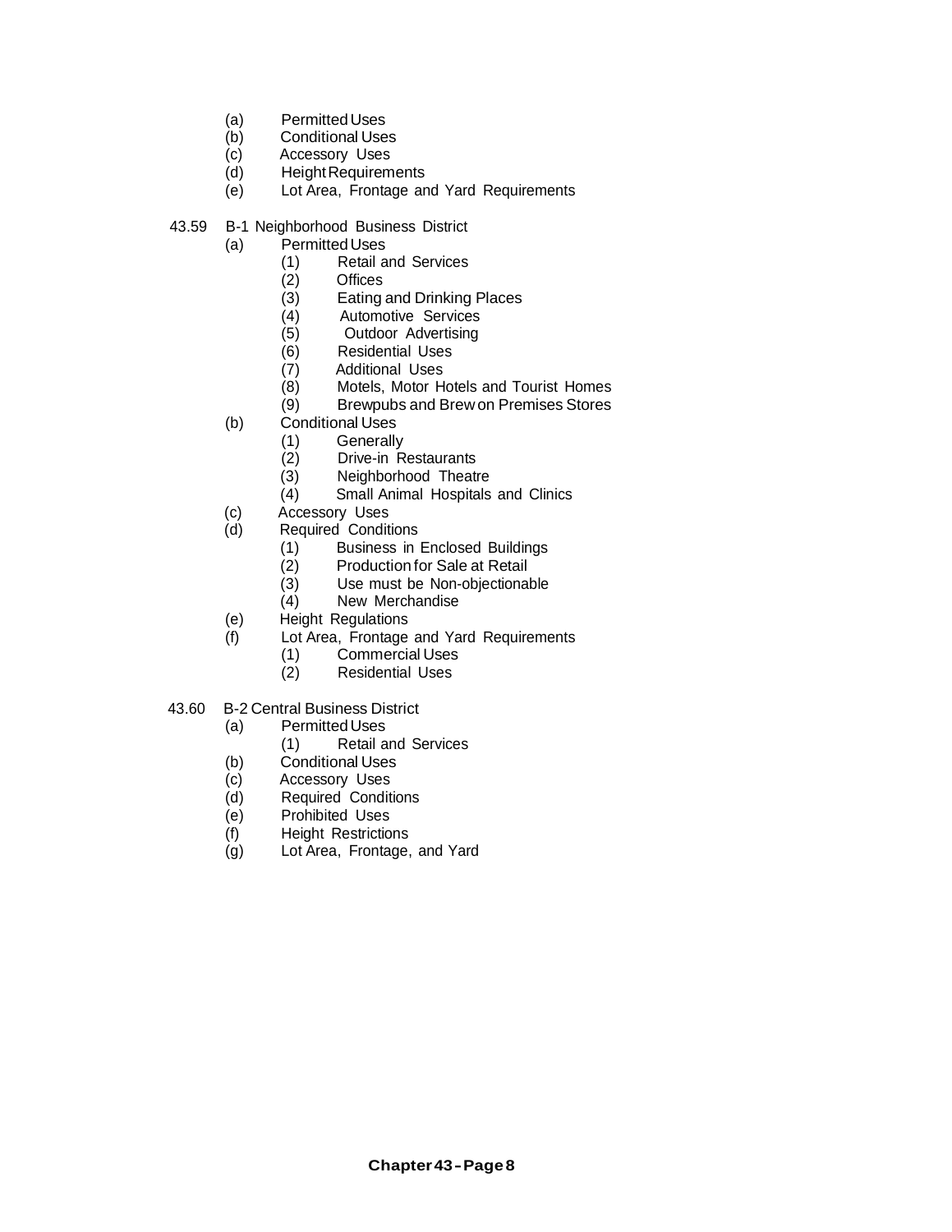- 43.61 B-3 General Business District
	- (a) PermittedUses
		- (1) Retail and Service
		- (2) Wholesale and Warehousing
		-
		- (3) Eating and Drinking Establishments<br>(4) Automotive Services and Farm Imple
		- (4) Automotive Services and Farm Implements<br>(5) Animal Hospitals, Veterinary Clinics, etc. Animal Hospitals, Veterinary Clinics, etc.
		- (6) Commercial Recreation
		- (7) Building and RelatedTrades
		-
		- (8) Printing and Related Trades<br>(9) Bottling Works and Wholesal (9) Bottling Works and Wholesale Bakeries<br>(10) Miscellaneous Trades and Business
			- Miscellaneous Trades and Business
		- (11) Contractors' Yards and Related Establishments
		- (12) Other Uses
		- (13) SmallAnimal Hospitals, Veterinary Clinics
		- (14) SmallBreweries
	- (b) Accessory Uses
	- (c) Required Conditions
		- (1) Enclosed Buildings
		- (2) Night Operation
	- (d) Height Regulations
	- (e) Lot Area, Frontage and Yard Requirements
- 43.62 M-1 Light Manufacturing and Warehouse District
	- (a) PermittedUses
		- (1) Manufacturing
			- (a) Food Products<br>(b) Pharmaceutica
				-
			- (b) Pharmaceuticals<br>(c) Products from Lis Products from Listed Materials
			- (d) Pottery and Figurines
			- (e) Novelties
			- (f) Appliances, etc.
			- (g) Light Sheet Metal Products
			- (h) Laboratories
			- (i) Studios<br>U) Warehor
			- **Warehouse**
			- (k) Residential
		- (2) Other Uses
			- (a) Welding Shops, etc.
			- (b) Foundry
			- (c) Rags, etc., Cleaning
			- (d) Ice Manufacturing, etc.
		- (3) Other uses
			- (a) InflammableLiquids
			- (b) Building Materials Sales Yards
		- (4) Any Other Use Approved by Board
	- (b) Conditional Uses
	- (c) Accessory Uses
	- (d) Required Conditions
	- (e) Prohibited Uses
		- (1) Generally
		- (2) Dwelling
		- (3) Offensive Uses
	- (f) Height Regulations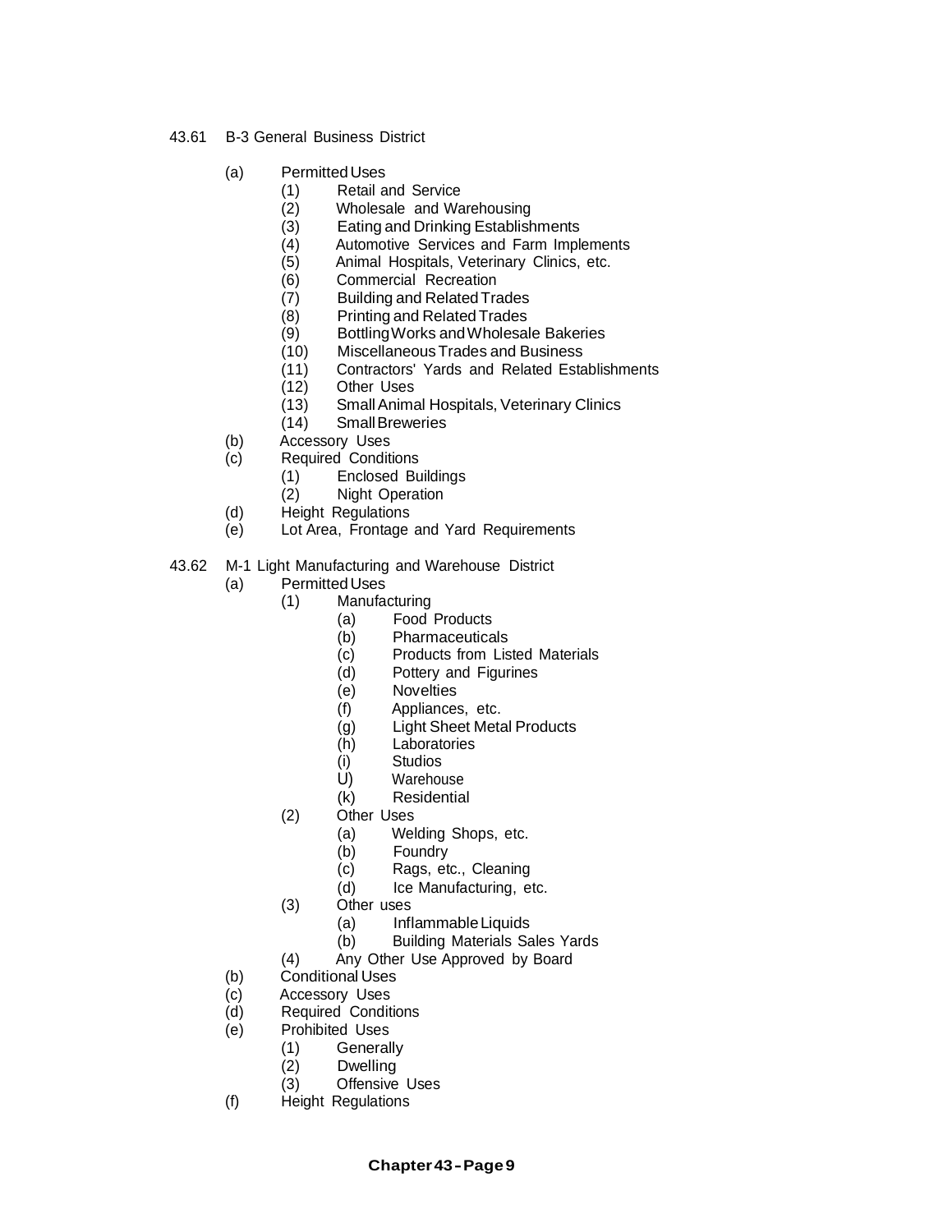- (g) Lot Area, Frontage and Yard Requirements
- 43.63 M-2 General Manufacturing District
	- (a) Permitted Uses
		- (1) Junk/Scrap Yards
			- **Transfer Stations**
		- (3) Crematory
		- (4) Railroad Yard and Freight Station
		- (5) Large Breweries
		- (6) Other Uses
	- (b) Conditional Uses
		- (1) Acetylene Manufacturing
		- (2) Acid Manufacture
		- (3) Asbestos Manufacture
		- (4) Automobile Assembly
		- (5) Bleaching, Cleaning and Dyeing
		- (6) Boiler Shops, Structural Steel Fabricating
		- (7) Brewing or Distilling of Liquors
		- (8) Brick, Pottery, etc.
		- (9) Bulk Station
		- (10) Candle or Sperm **Oil** Manufacturing
		- (11) Cooperage Works
		- (12) Dextrine, Starch, etc.
		- (13) Disinfectant, Insecticide, etc.
		- (14) Enameling, Lacquering, etc.
		- (15) Emery Cloth or Sandpaper Manufacturing
		- (16) Felt Manufacturing
		- (17) Flour or Grain **Mill**
		- (18) Forge or FoundryWorks
		- (19) Grain Drying or Poultry Feed Manufacturing
		- (20) Hair or Hair Products Manufacturing
		- (21) Lime or Lime Products
		- (22) Linoleum, **Oil** Cloth, etc.
		- (23) MatchManufacturing
		- (24) Meat Packing, Stockyards, etc.
		- (25) Paper and Pulp Manufacturing
		- (26) Perfume Manufacturing
		- (27) Pickle, Sauerkraut or Sausage Manufacturing
		- (28) Plaster Manufacturing
		- (29) Poultry Slaughterhouse, etc.
		- (30) Printing Ink Manufacturing
		- (31) Radium Extraction
		- (32) Sandblasting or Cutting
		- (33) Sawmill, etc.
		- (34) Sewage Disposal Plant
		- (35) ShoddyManufacturing
		- (36) Shoe Blacking or Polish, etc.
		- (37) Steam Power Plant
		- (38) Stone and MonumentWorks
		- (39) Slag Piles
	- (c) Location of Certain Uses
		- (1) Manufacturing Uses Raw Materials
		- (2) Processing
		- (3) Stockyards, etc.
		- (4) Explosives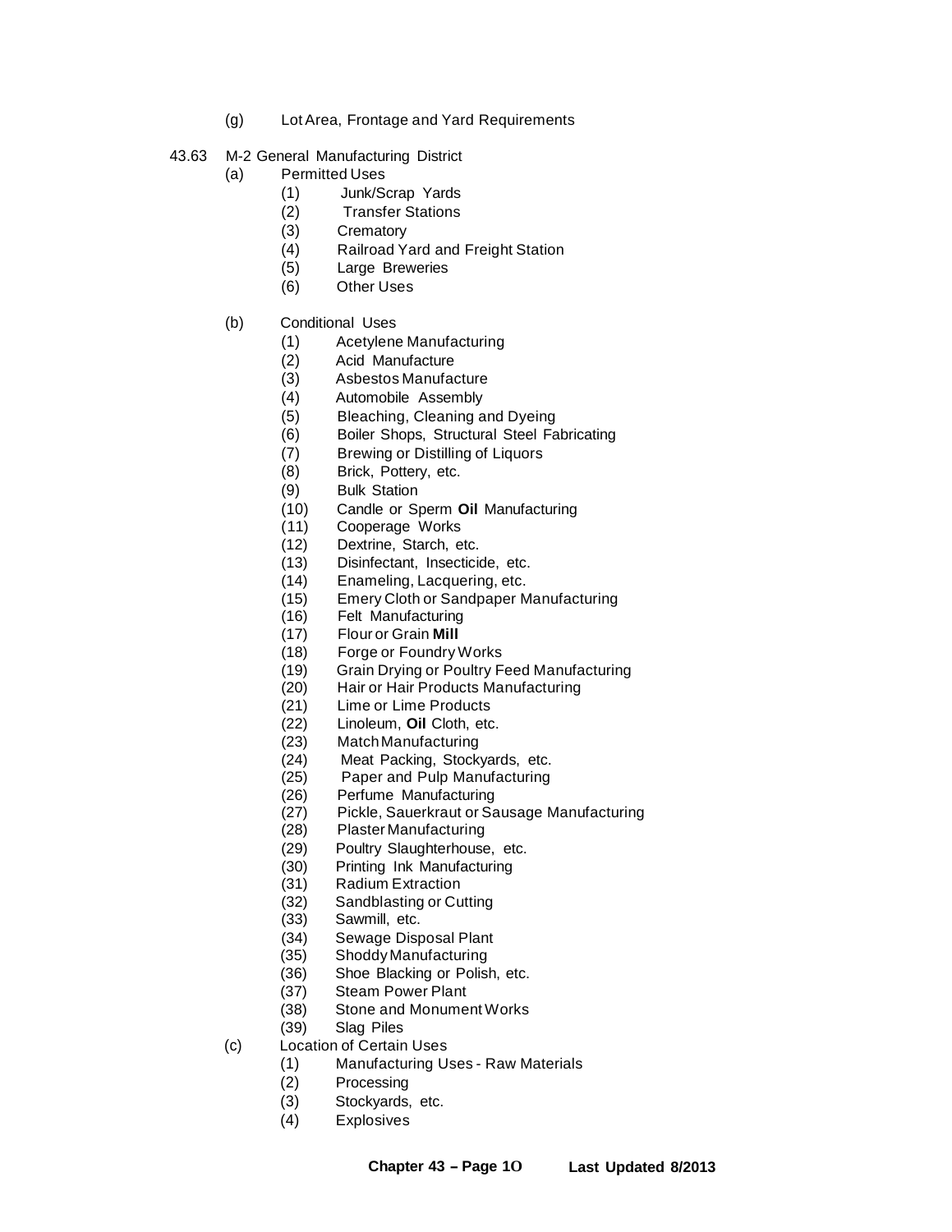- (5) Other Uses
- (d) Accessory Uses
- (e) Required Conditions
	- (1) Enclosure Not Required<br>(2) Enclosure of Junk Yards
		- Enclosure of Junk Yards
- (f) Prohibited Uses
	- (1) Dwellings, etc.
	- (2) Business and Services
- (g) Height Regulations<br>(h) Lot Area, Frontage
- Lot Area, Frontage and Yard Requirements
- 43.64 Airport Industrial Park District
	- (a) Applicability of Chapter<br>(b) Prohibited Uses
	- Prohibited Uses
	- (c) Yard Enclosures
	- (d) Regulations Pertaining to Private Aircraft
	- (e) SpecialProvisions
- 43.65 Conservancy District
	- (a) Permitted Uses
	- (b) Conditional Uses
		- (1) Residential
		- (2) Water Retention Areas
	- (c) Accessory Uses

## 43.65.1 Agricultural (AG) District

- (a) Purpose
- (b) PermittedUses
- (c) Conditional Uses<br>
(d) Accessory Uses
- Accessory Uses
- (e) HeightRequirements
- (f) LotArea, Frontage, andYard Requirements.

# ARTICLE XV - FLOOD PLAIN MANAGEMENT ORDINANCE

- 43.66 Statutory Authorization, Findings of Fact and Purpose
	- (a) Statutory Authorization
	- (b) Findings of Fact<br>(c) Statement of Pur
	- Statement of Purpose
- 43.67 General Provisions
	- (a) Establishment of Official Flood Plain Zoning Map
	- (b) Lands to Which Ordinance Applies
	- (c) Interpretation
	- (d) Amendments
	- (e) Abrogation and Greater Restrictions
	- (f) Warning and Disclaimer of Liability
	- (g) Severability
	- (h) Definitions
- 43.68 Establishment of Zoning Districts
	- (a) Districts
		- (1) F-1 Floodway District<br>(2) F-2 Flood Fringe Distr
		- **F-2 Flood Fringe District**
	- (b) Compliance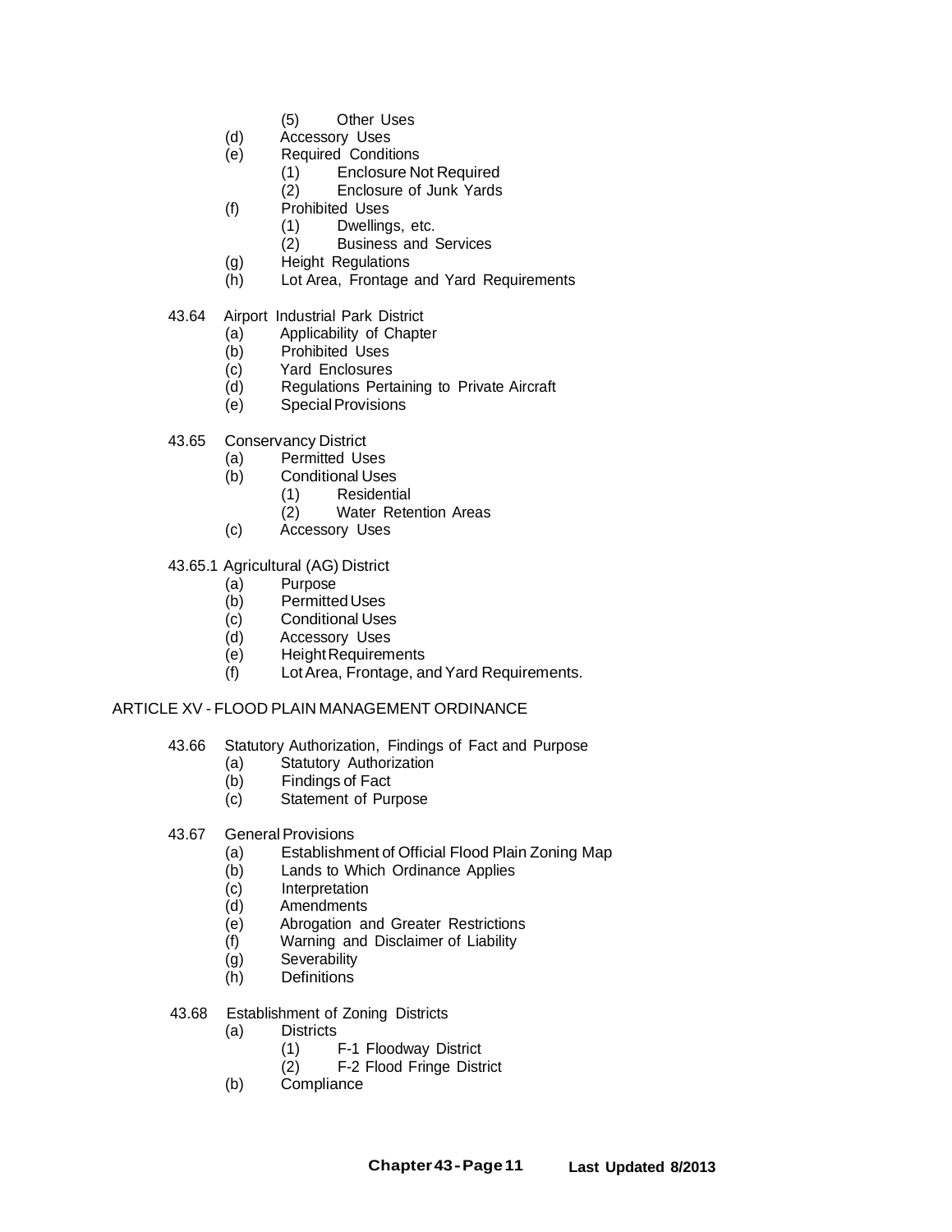- 43.69 Floodway District (F-1)
	- (a) Permitted Uses<br>(b) Standards for Fl
	- Standards for Floodway Permitted Uses
	- (c) Conditional Uses Subject to the Provisions of Sections 43.69(d)(l)-(9)
	- (d) Standards for Floodway Conditional Uses
- 43.70 Flood Fringe District (F-2)
	- (a) PermittedUses
	- (b) Standards for Flood Fringe Permitted Uses
	- (c) Conditional Uses
	- (d) Standards for Flood Fringe Conditional Uses
	- (e) Standards for All Flood Fringe Uses
- 43.71 Subdivisions
	- (a) ReviewCriteria
	- (b) Removal of Special Flood Hazard Area Designation
- 43.72 Public Utilities, Railroads, Roads and Bridges
	- (a) Public Utilities<br>(b) Public Transpo
	- Public Transportation Facilities
- 43.73 Manufactured Homes and Manufactured Home Parks and Placement of Travel Trailers and Travel Vehicles
	- (a) New Manufactured Home Parks
	- (b) Replacement Manufactured Homes-ExistingParks
	- (c) Travel Trailers/Travel Vehicles
- 43.74 Administration
	- (a) Zoning Administrator
	- (b) Permit Requirements
		- (1) Permit Required
		- Application for Permit
		- (3) State and Federal Permits
		- (4) Certificate of Zoning Compliance for a New, Altered or Nonconforming Use
		- (5) Construction and Use to be as Provided on Applications, Plans, Permits, Variances and Certificates of Zoning Compliance
		- (6) Certification
		- (7) Record of First Floor Elevation
	- (c) Boardof Adjustment
		- (1) Rules
			- (2) Administrative Review
			- (3) Variances
			- (4) Hearings
			- (5) Decisions
			- (6) Appeals
			- (7) Flood Insurance Notice and Record Keeping
	- (d) Conditional Uses
		- (1) Hearings
		- (2) Decisions
		- (3) Procedures to be following by the Board of Adjustment in Passing on Conditional Use Permit Applications Within all Flood Plain Districts
		- (4) Factors Upon Which the Decision of the Board of Adjustment Shall be Based
		- (5) Time for Acting on Application
		- (6) Conditions Attached to Conditional Use Permits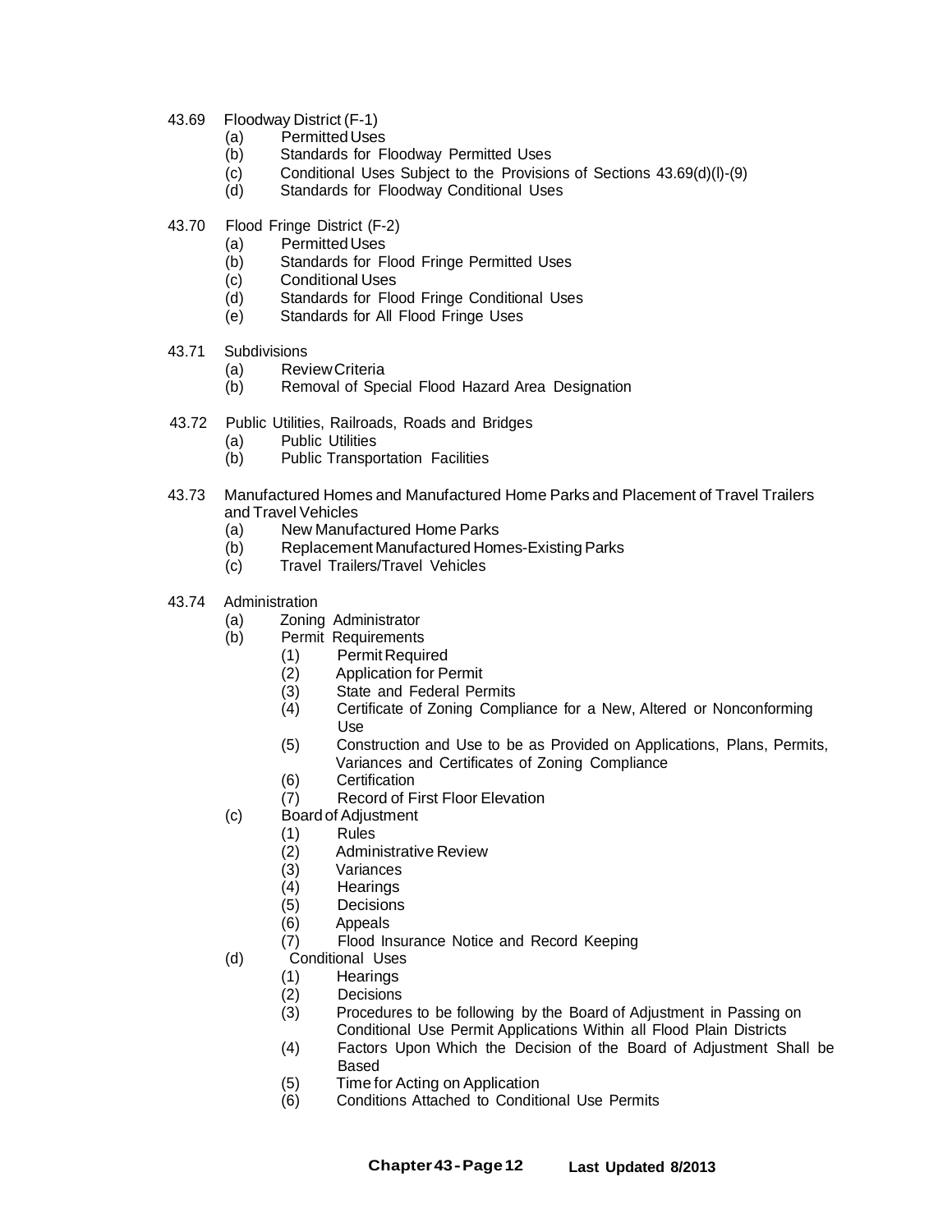- 43.75 Nonconforming Uses
- 43.76 Penalties for Violations

#### ARTICLE XVI - ADULT USE ESTABLISHMENTS

- 43.77 Findings and Purpose
- 43.78 Definitions
- 43.79 Adult Use Establishments Permitted
- 43.80 Nonconforming Uses
- ARTICLE XVII- Bluffland Protection
- 43.81 Statement of Intent and Purpose
- 43.82 Definitions
- 43.83 Bluff Protection Overlay Districts
	- (A) Jurisdiction<br>(B) Establishme
	- **Establishment**
	- (C) Exemptions
	- (D) Land Disturbance Activity Permit- Required<br>(E) Prohibitions- Bluff Impact Overlay Districts
	- Prohibitions- Bluff Impact Overlay Districts
	- (F) Exceptions- Bluff ImpactOverlay Districts
	- (G) Performance Standards- Ridgeline Transition Overlay District<br>(H) Administration- Land Disturbance Activity Permit
	- Administration- Land Disturbance Activity Permit
	- (I) Overlay District Limit- Dispute Resolution
	- (J) Bluffland Protection Overlay Districts
	- (K) Nonconformities
- ARTICLE XVIII- Campus Overlays
- 43.84 Purpose and Finding of Fact
	- (a) Statement of Purpose
	- (b) Finding of Fact
- 43.85 General Provisions
	- (a) Establishment of Official Campus Overlay Maps
	- (b) Institutional Ownership of campus Overlay Property
	- (c) Amendments
- 43.86 WSU Campus Overlay (Main)
	- (a) PermittedUses
	- (b) Conditional Uses
	- (c) Accessory Uses
	- (d) Height Regulations
	- (e) Lot Area, Frontage, Frontage and Yard Requirements
	- (f) Amendment of Map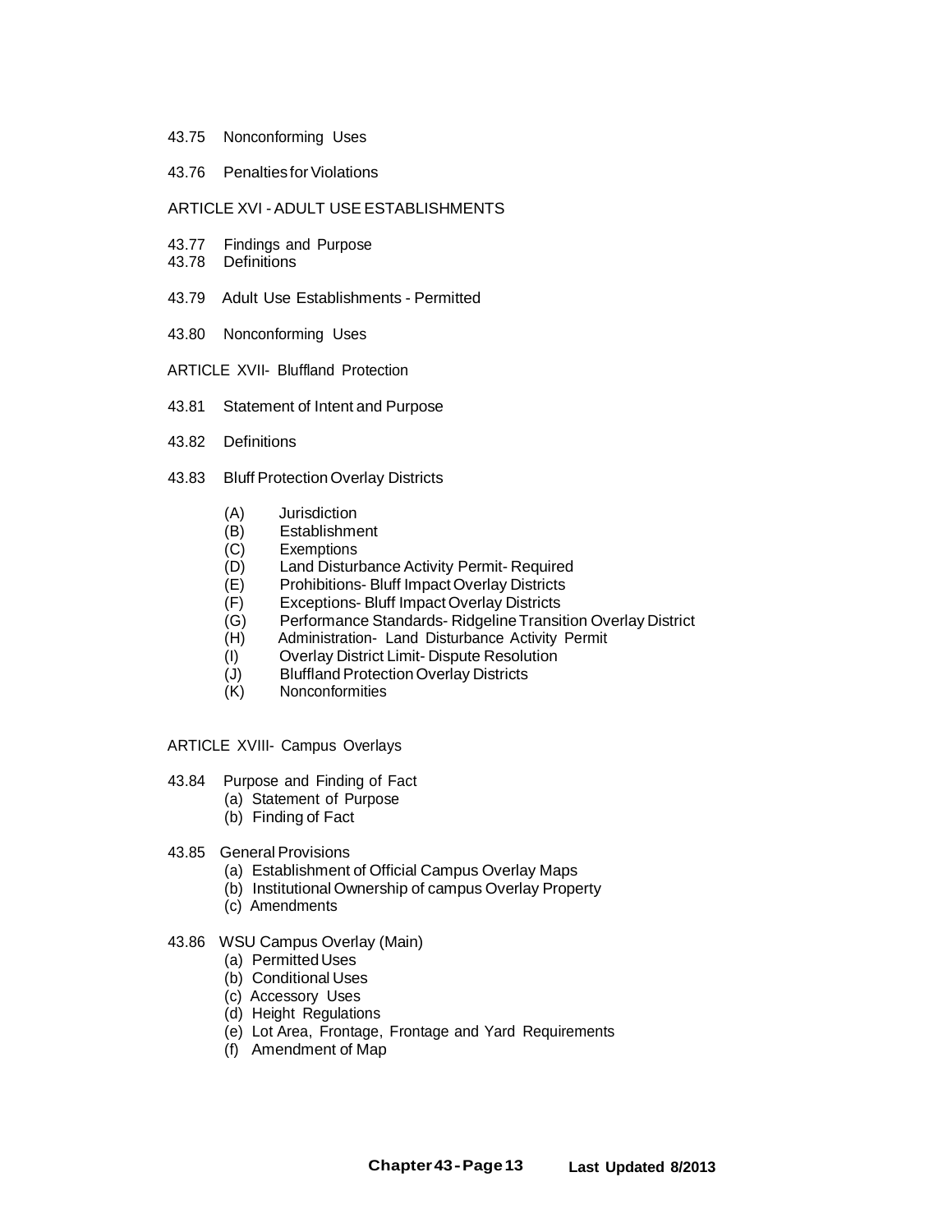- 43.87 WSU Campus Overlay (West)
	- (a) Permitted Uses
	- (b) Conditional Uses
	- (c) Accessory Uses
	- (d) Height Regulations
	- (e) Lot Area, Frontage, Frontage and Yard Requirements
	- (f) Amendment of Map

## ARTICLE IX. TRANSPORTATION IMPACT ANALYSES AND ROAD USE AGREEMENTS

- 43.88 Purpose (a) Purpose and Intent
- 
- 43.89 GENERAL PROVISIONS (a) When Require
	-
	- (b) Jurisdiction
	- (c) Applicability
	- (d) Application
	- (e) Findings
- 43.90 Transportation Impact Analyses (a) Contents
- 43.90 ROAD USEAGREEMENTS (a) Explanation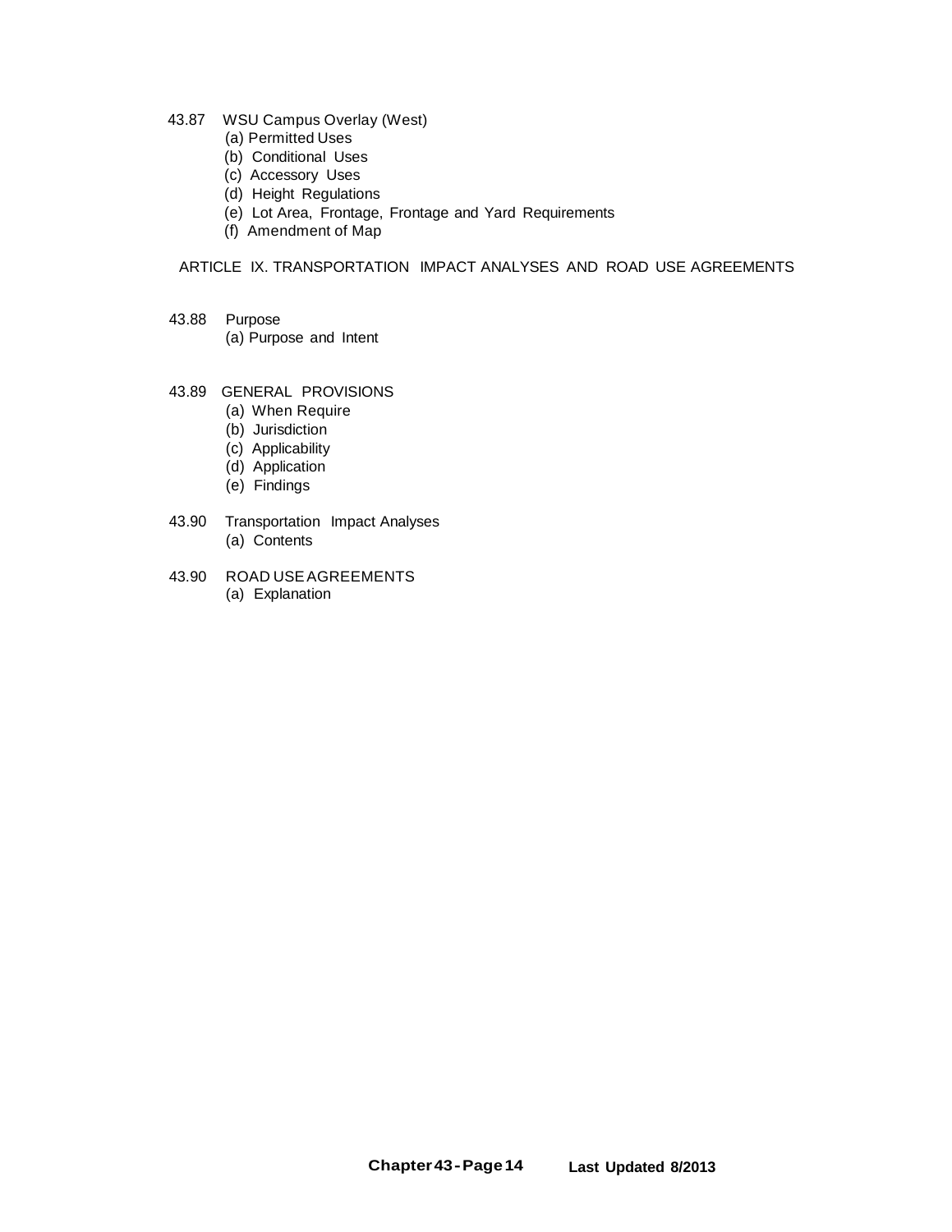## **ARTICLE I. IN GENERAL**

43.1 DEFINITIONS. For the purposes of this chapter, the following words and phrases shall have the meanings respectively ascribed to them by this section:

Accessory Use or Structure: A use or structure subordinate to the principal use of a building or to the principal use of land and which is located on the same lot serving a purpose customarily incidental to the use of the principal building or land use.

Agricultural Use: The use of land for the growing and/or production of field crops, livestock, and livestock products for the production of income including but not limited to the following:

- (1) Field crops, including but not limited to: barley, soy beans, corn, hay, oats, potatoes, rye, sorghum, sunflowers, and wheat.
- (2) livestock, including but not limited to: dairy and beef cattle, goats, horses, sheep, hogs, poultry, game birds and other animals including dogs, ponies, rabbits, mink, buffalo, and deer.
- (3) Livestock products, including but not limited to: milk, butter, cheese, eggs, meat, fur, and honey.
- (4) Fruits and vegetables.

Airport: Any runway, landing area or other facility designed, used or intended to be used either publicly or privately by any persons for the landing and taking off of aircraft, including all necessary taxiways, aircraft storage and tie-down areas, hangars and other necessary buildings and open spaces.

Alley or Lane: A public or private way not more than 20 feet wide affording only secondary means of access to abutting property.

Animal Unit: A unit of measure used to compare differences in the production of animal manure that employs as a standard, the amount of manure produced on a regular basis by a 1,000 pound slaughter steer or heifer based upon Minn. Rules 7020:

|                               | Animal Units |
|-------------------------------|--------------|
| One horse                     | 1.0          |
| One slaughter steer or heifer | 1.0          |
| One mature dairy cow          | 1.4          |
| One swine over 55 pounds      | 0.4          |
| One swine under 55 pounds     | 0.1          |
| One sheep                     | 0.1          |
| One turkey                    | 0.018        |
| One chicken                   | 0.01         |
| One duck                      | 0.02         |
|                               |              |

For animals not listed, the number of animal units shall be defined as the average weight of the animal divided by 1,000 pounds.

Apartment Efficiency: A dwelling unit in a multi-family building, consisting of not more than one habitable room, together with kitchen or kitchenette and sanitary facilities.

Apartment Hotel: An apartment house which furnishes services for the use of its tenants which are ordinarily furnished by hotels.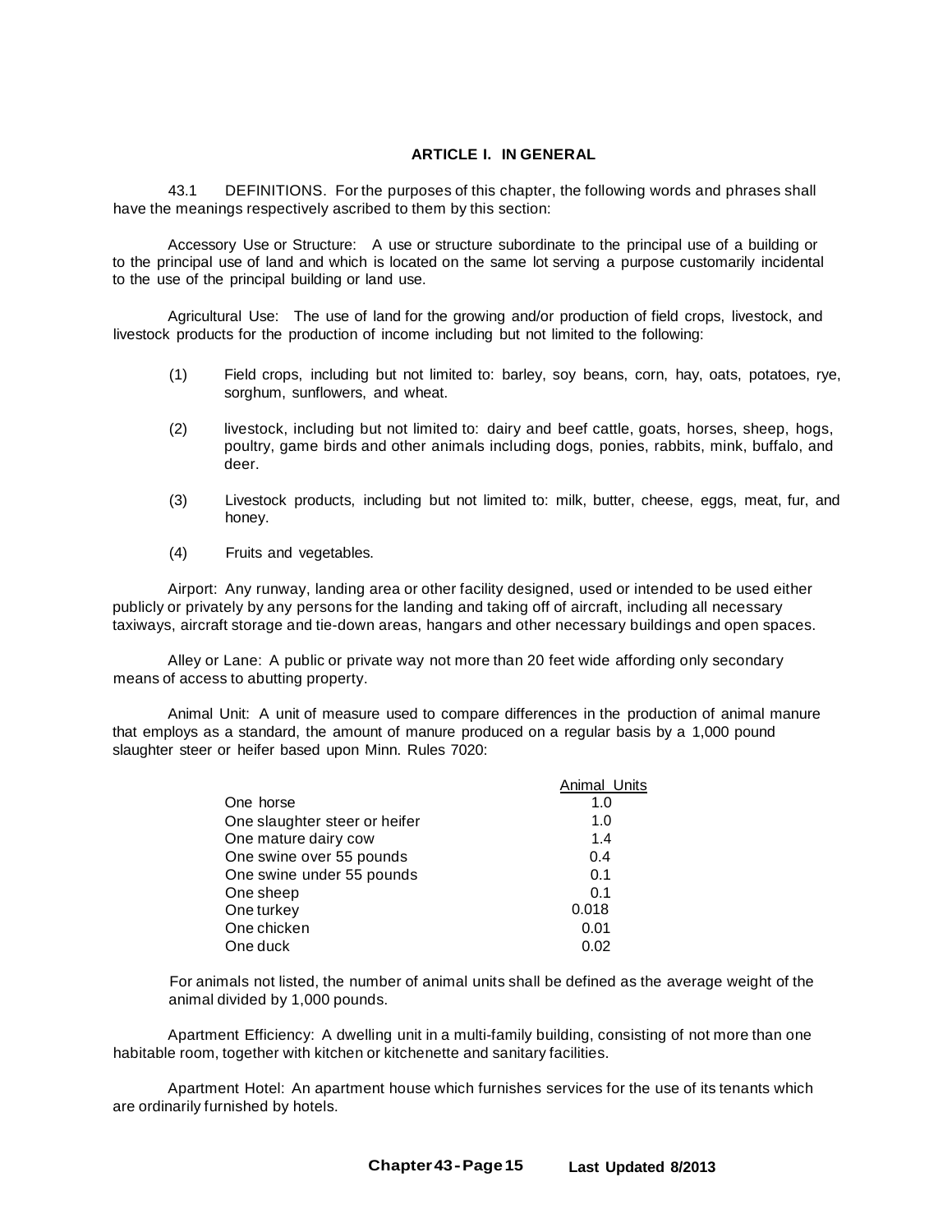Apartment House: See Dwelling, multi-family.

Automobile Repair, Major: General repair, rebuilding or reconditioning of engines, motor vehicles or trailers; collision services including body, frame, or fender straightening or repair; overall painting or paint shop; vehicle steam cleaning.

Automobile Repair, Minor: Incidental body or fender work, or other minor repairs, painting and upholstering, replacement of parts and motor service to passenger cars and trucks not exceeding one and one-half tons' capacity, but not including any operation named under "Automobile Repair, Major," or any other similar thereto.

Automobile or Trailer Sales Area: An open area, other than a street, used for the display, sale or rental of new or used motor vehicles or trailers in operable condition and where no repair work is done.

Automobile Service Station or Filling Station: A place where gasoline, kerosene or any other motor fuel or lubricating oil or grease for operating motor vehicles is offered for sale to the public and deliveries are made directly into motor vehicles, including greasing and oiling on the premises.

Automobile Wrecking: The dismantling or disassembling of used motor vehicles or trailers, or the storage, sale or dumping of dismantled, partially dismantled, obsolete or wrecked vehicles or their parts.

Basement: A story whose floor line is below grade at any entrance or exit and whose ceiling is not more than 5 feet above grade at any such entrance or exit.

Bed and Breakfast: A building or part thereof, other than a hotel or motel, where lodging and breakfast are provided to transient guests by a resident family for compensation. Ord. No. 2807 05/19/86.

Beginning of Construction: The incorporation of labor and material within the walls of the building or buildings.

Block: The enclosed areas within the perimeter of streets; watercourses; railroad rights-of-way; and City boundaries. Ord. No. 3675 12/5/05

Bluff Face: That area between United States Geological Survey Contour intervals of 1180 and 800 feet.

Bluff Slope: The average slope between United States Geological Survey Contour intervals of 800 and 1180 mean sea level.

Board: The board of adjustment of the city.

Brewery. A facility which produces malt liquor for sale. Ord. No. 3759 1/07/08

Large Brewery. A brewery that produces more than 60,000 barrels of malt liquor annually for sale and wholesale distribution purposes. Such uses shall be licensed and conducted in accordance with all applicable federal, state, and local laws.

Small Brewery. A brewery that produces no more than 60,000 barrels of malt liquor annually for sale and/or wholesale distribution purposes. Such uses shall be licensed and conducted in accordance with all applicable federal, state and local laws, and exclude brewpubs and brew on premises stores as defined herein.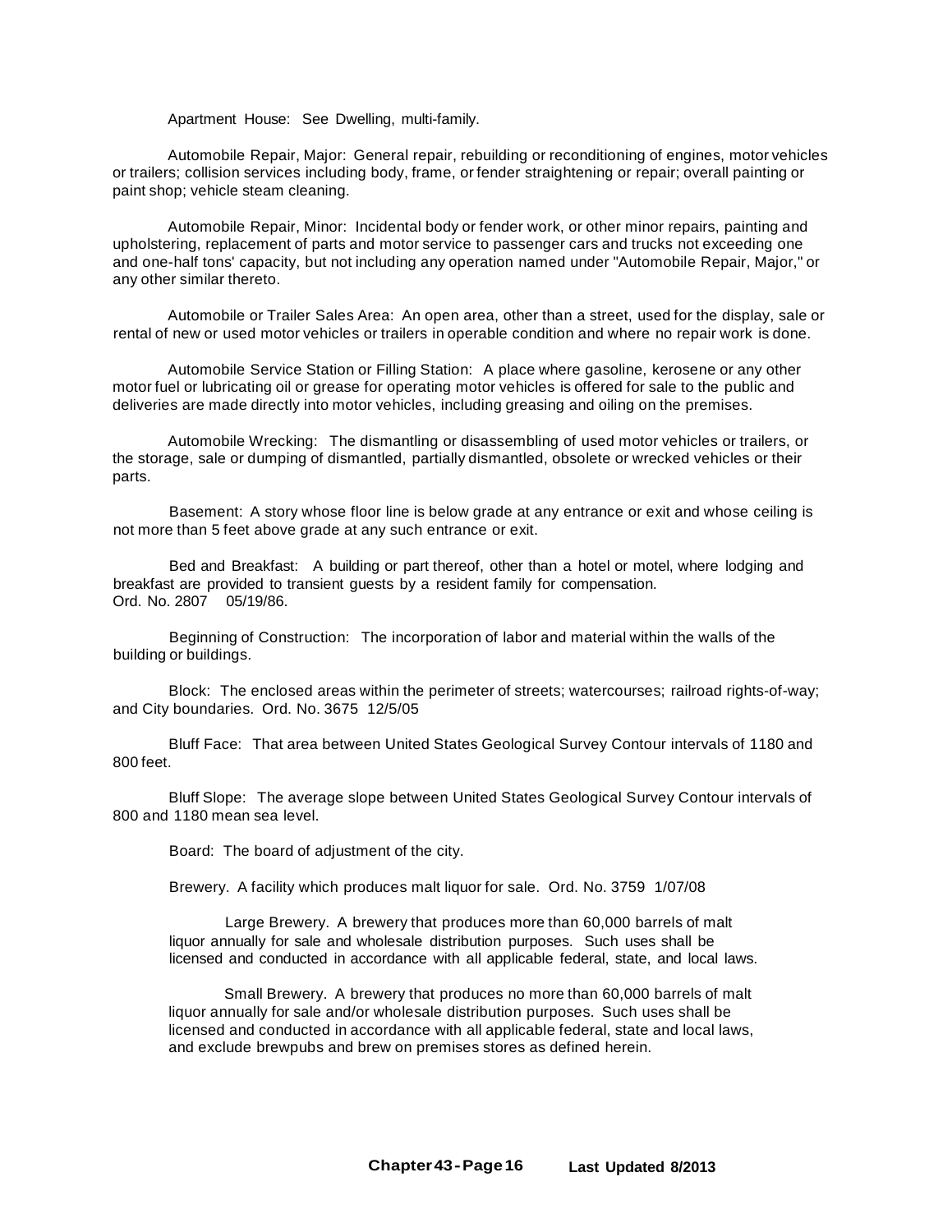Brew on Premises Store. A facility that provides the ingredients and equipment for a customer to use to brew malt liquor at the facility for personal use. Such uses shall comply with all applicable federal, state, and local laws.

Brewpub. A bar, restaurant, or similar retail establishment, in which no more than 3500 barrels of malt liquor are brewed annually for retail on and off sale purposes. Such facilities shall be licensed in accordance with provisions of City Code Chapter 55 and Minnesota Statutes 340A.301 subd.6 while their use and operation must comply with these and all other applicable federal, state, and local laws.

Building: Any structure having a roof supported by columns or walls, used or intended to be used for the shelter or enclosure of persons, animals or property. When such a structure is divided into separate parts by one or more unpierced walls extending from the ground up, each part is deemed a separate building, except as regards minimum side yard requirements, as hereinafter provided.

Building, Height of: The vertical distance from the average contact ground level at the front wall of the building to the highest point of the coping of a flat roof or to the deck line of a mansard roof, or to the mean height level between the eaves and ridge for gable, hip or gambrel roofs.

Cellar: That portion of a building between floor and ceiling underground, but having half or more than half of its clear height below the adjoining finished grade.

Cemetery: Land used or intended to be used for the burial of the human dead and dedicated for cemetery purposes, including columbariums, crematories, mausoleums, and mortuaries if operated in connection with and within the boundaries of such cemetery.

Central Business District Core: An area defined as follows: Beginning at the intersection of Fourth and Johnson Streets; north to the center line of the alley between Levee Park and Second Street; east to the center line of Lafayette street; south to the center line of the alley between Second and Third Streets; east to the center line of Market Street; south to the center line of the alley between Third Street and Fourth Street; west to the center line of Lafayette Street; south to the center line of Fourth Street; west to the point of beginning. Ord. No. 3115 01/21/92. west to the point of beginning.

Change of Use: Altering the character of the existing use of land, a building, or a structure. Ord. No. 2861 *02102187 .*

Clinic: A place used for the care, diagnosis and treatment of sick, ailing, infirm and injured persons and those who are in need of medical or surgical attention, but who are not provided with board or room nor kept overnight on the premises.

Club: A nonprofit association of persons who are bona fide members, paying regular dues, and are organized for some common purpose, but not including a group organized solely or primarily to render a service customarily carried on as a commercial enterprise.

Commission: The city planning commission.

Council: The city council.

Court: An open unoccupied and unobstructed space, other than a yard, on the same lot with a building or group of buildings.

Display Sign: A structure that is arranged, intended, designed or used as an advertisement, announcement or direction, including a sign, billboard and advertising device of any kind.

District: A portion of the territory of the city within which certain uniform regulations and requirements or various combinations thereof apply under the provisions of this chapter. The term "R-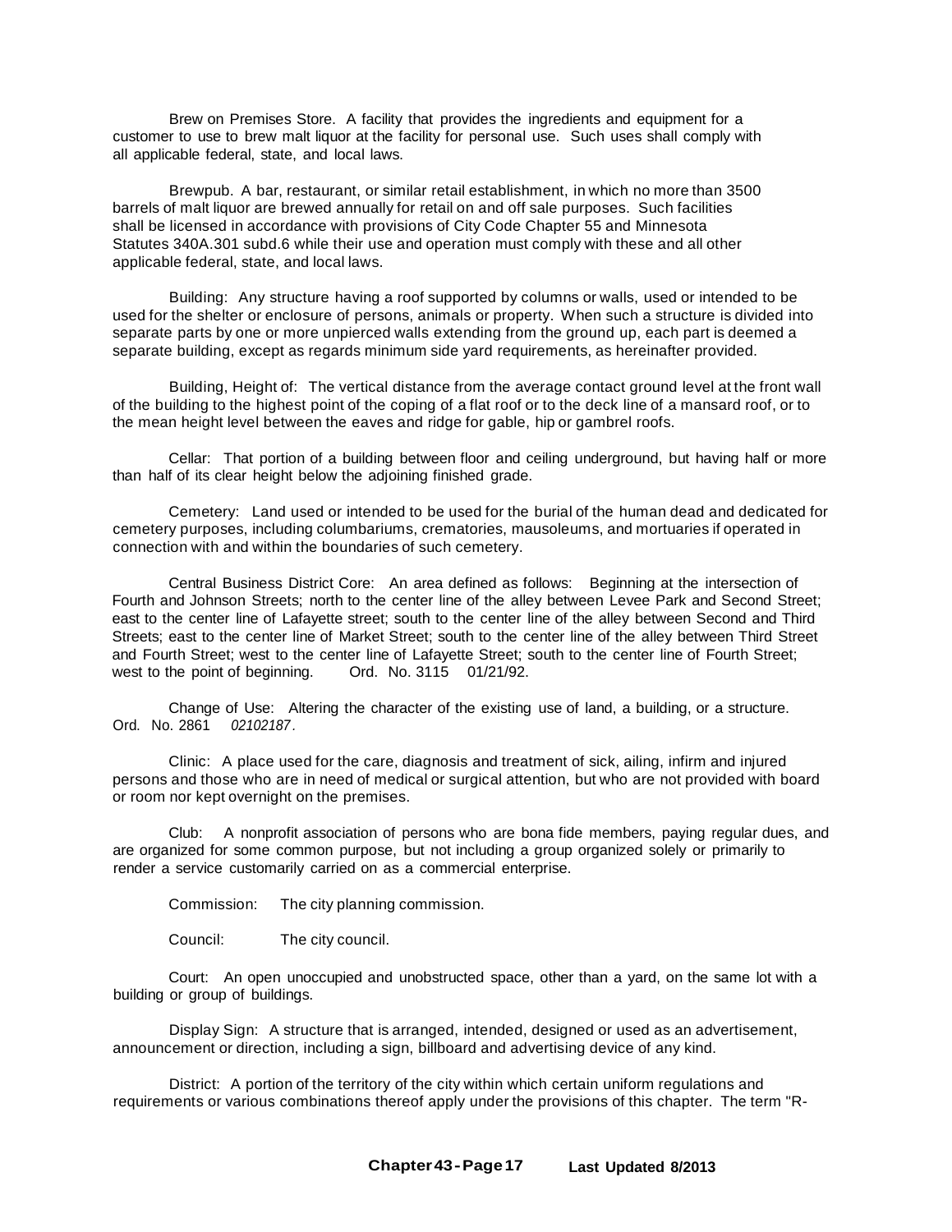district" shall mean any R-S, R-1, R-2 or R-3 district, the term "B-district" shall mean any B-1, B-2 or B-3 district and the term "M-district" shall mean any M-1 or M-2 district.

Dormitory: A structure specifically designed for a long-term stay by students of a college. university, or nonprofit organization. Such structures contain facilities for living, sleeping, and sanitation; and may include separate group facilities for cooking and eating.

Ord. No. 3878 9/6/2011

Driveway: A private road, the use of which is limited to persons residing or working on the site and their invitees, licensees, and business visitors, and which provides access to off-street parking or loading facilities. Ord. No. 3672 12/7/05

Driveway Approach: An area of the public right-of-way located between the roadway and property adjacent to the public right-of-way that is intended to provide access for vehicles from the roadway to the adjacent property. On roadways with curbs, this includes a lowered curb level. Ord. No. 3710 10/02/06

Dwelling: Any building or portion thereof designed or used exclusively as the residence or sleeping place of one or more persons, but not including a tent, cabin, trailer or trailer coach, boardinghouse or rooming house.

Dwelling, Single Family: A building designed for or used exclusively for residence purposes by one family.

Dwelling, Two Family: A building designed for or used exclusively by two families.

Dwelling, Multi-Family: A building or portion thereof designed for or used by three or more families or housekeeping units.

Dwelling Unit: A unit containing a habitable room or suite of rooms forming a single housekeeping unit for one or more persons and containing complete, independent facilities for living, sleeping, cooking, eating and sanitation, and containing only one kitchen or kitchenette.

Dwelling Group: A group of two or more detached dwellings located on a parcel of land in one ownership and having any yard or court in common.

Essential Services: The erection, construction, alteration or maintenance, by public utilities or municipal or other governmental agencies, of underground or overhead gas, electrical, steam or water transmission or distribution systems, collection, communication, supply or disposal systems, including poles, wires, mains, drains, sewers, pipes, conduits, cables, fire alarm boxes, police call boxes, traffic signals, hydrants, and other similar equipment and accessories in connection therewith; reasonably necessary for the furnishing of adequate service by such public utilities or municipal or other governmental agencies or for the public health or safety or general welfare, but not including buildings.

Extraction Pits: Any artificial excavation of the earth which is intended to remove more than 1,500 cubic yards of organic or inorganic material from the property on which the excavation activity is being conducted. An extraction pit shall not include any such excavation, which is:

- 1. Incidental to any activity with an active building permit, provided that the building or installation shall be completed immediately following such excavation.
- 2. Incidental to the construction of any subdivision for which a grading management plan has been submitted and approved by the Planning Commission and City Council.
- 3. Incidental to the creation of water impoundments for agricultural purposes.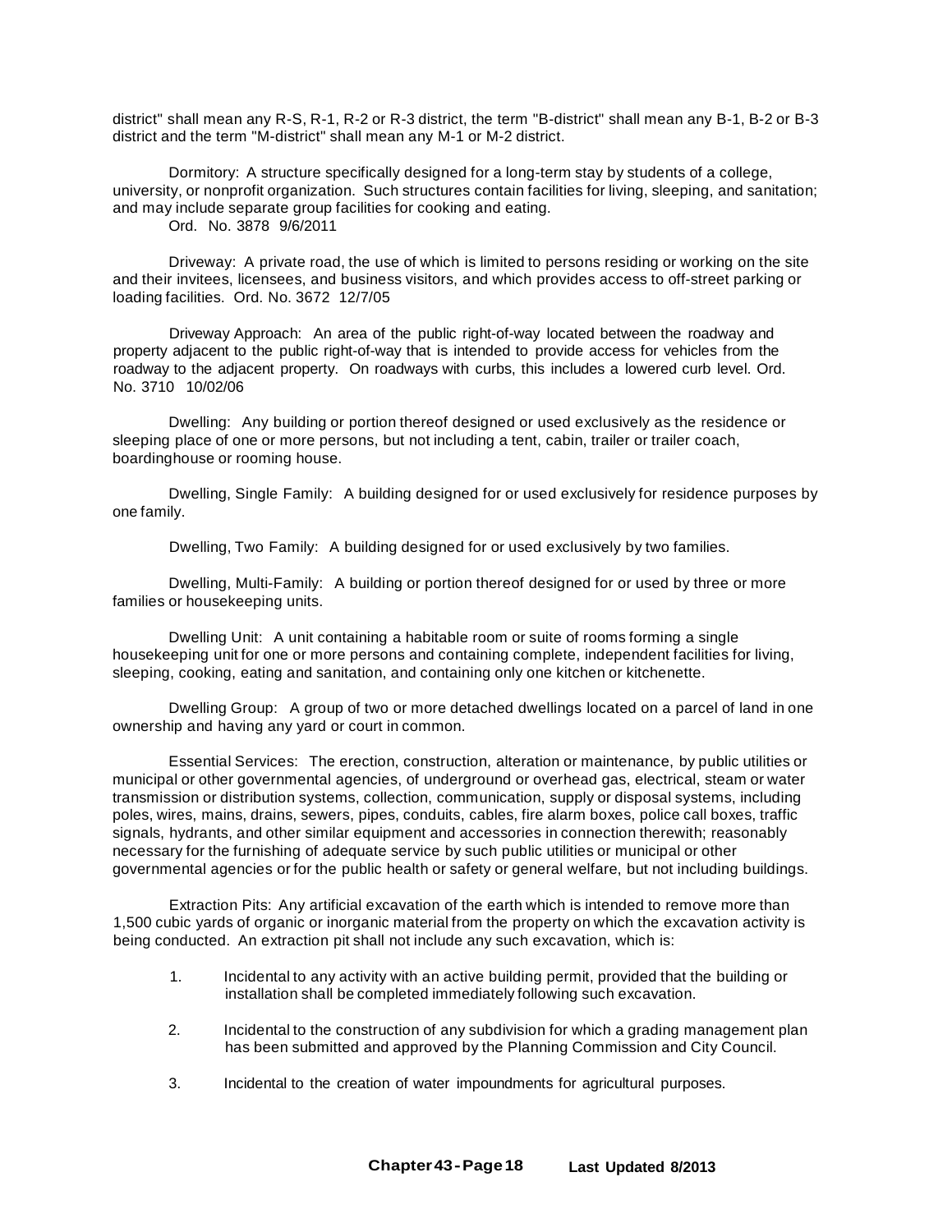Family: Persons living together on the premises in a single dwelling unit under one of the following conditions:

- 1. One person living alone.
- 2. Any number of persons related by blood, marriage or adoption, including foster children.
- 3. Three (3) or fewer unrelated persons.
- 4. Any number of persons related by blood, marriage or adoption, including foster children and up to two (2) unrelated persons.

Exempt from this definition shall be any state-licensed residential facilities. Ord. No. 3673 12/5/05

Flood Plain Management: See definitions contained in Section 43.67(h).

Frontage: All the property abutting on one side of a street between intersecting or intercepting streets, or between a street and a right of way, waterway, end of a dead-end street, or city boundary measured along the street line. An intercepting street shall determine only the boundary of the frontage on the side of the street which it intercepts.

Garage, Private: A detached accessory building or a portion of the principal building used only for the storage of self-propelled passenger vehicles or trailers by the families resident upon the premises.

Garage, Public: A structure or portion thereof, other than a private garage, used for the storage, sale, hire, care, repair or refinishing of self-propelled vehicles or trailers; except that a structure or part thereof used only for storage or display of self-propelled passenger vehicles, but not for transients, and at which automobile fuels and oils are not sold and motor-driven vehicles are not equipped, repaired or hired, shall not be deemed to be a public garage.

Grading Management Plan: A document which fully describes the location, method, timing, and erosion control measures of any grading activity, which is incidental to the development of a subdivision or other site.

Heavy Commercial Vehicle: Any vehicle with a gross vehicle weight rating over 33,000 pounds. Ord. No. 3924 2/16/2013

Home Occupation: Any occupation which is customarily incident to the principal use of the premises and is conducted by a resident occupant.

Horizontal Plane: A plane tangent to a level surface.

Hospital: A building or portion thereof used for the accommodation of sick, injured, or infirm persons, including sanitaria, sanitoria.

Hotel: Any building or portion thereof containing 5 or more guest rooms or suites where no provision for cooking is made in any individual guest room or suite, except hospitals and jails.

Improvement Area: A land area to be prepared for construction upon it, including the area for utilities, driveways, sidewalks, structures, accessories and other activities customarily associated with development.

Industry: Storage, repair, manufacture, preparation or treatment of any article, substance or commodity.

Junk Yard: A place where waste, discarded or salvaged materials are bought, sold, exchanged, baled, packed, disassembled or handled, including auto wrecking yards, house wrecking yards, used lumber yards and places or yards for storage of salvaged house wrecking and structural steel materials and equipment; but not including such places where such uses are conducted entirely within a completely enclosed building, and not including pawnshops and establishments for the sale, purchase or storage of used furniture and household equipment, used cars in operable condition, or salvaged materials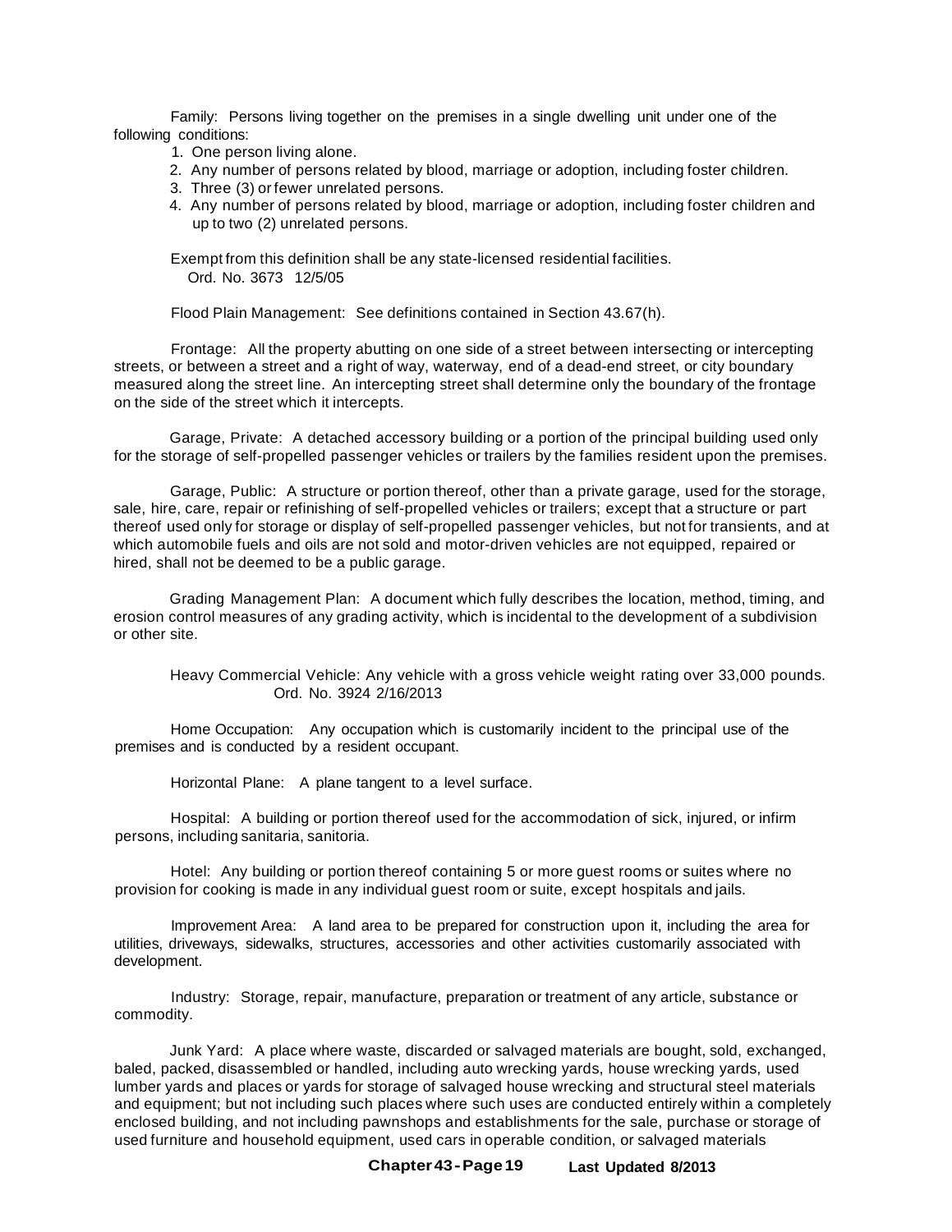incidental to manufacturing operations.

Kennel: Any structure or premises on which 3 or more dogs over 6 months of age are kept.

food. Kitchen: Any room in a building or dwelling unit which is used for cooking or the preparation of

Land Alteration: The excavation, grading or filling of land involving the moving of earthen materials, when none of the materials will be removed from the property on which the land alteration is to take place.

Land Use Plan: The long-range plan for the desirable use of land in the city as officially adopted and as amended from time to time by the city planning commission; the purpose of such plan being, among other things, to serve as a guide in the zoning and progressive changes in the zoning of land to meet the changing needs in the subdividing and use of undeveloped land, and in the acquisition of rights of way or sites for public purposes such as streets, parks, schools and public buildings.

Loading Space: An off-street space or berth on the same lot with a building or contiguous to a group of buildings, for the temporary parking of a commercial vehicle while loading or unloading merchandise or materials, and which abuts upon a street, alley or other appropriate means of access.

Lot: A piece or parcel of land occupied or intended to be occupied by a principal building or a group of such buildings and accessory buildings, or utilized for a principal use and uses accessory thereto, together with such open spaces as required by this chapter, and having frontage on a public street.

Lot Area: The computed area contained within the lot lines.

Lot, Corner: A lot abutting upon 2 or more streets at their intersection or upon 2 parts of the same street, such streets or parts of the same street forming an interior angle of less than 135 degrees. The point of intersection of the street lines is the "corner."

Lot, Depth: The mean horizontal distance between the front and the rear lot lines.

Lot, Interior: A lot other than a corner lot.

Lot Lines: The property lines bounding the lot.

Lot Line, Front: The line separating the lot from a street.

Lot Line, Rear: The lot line opposite and most distant from the front lot line.

Lot Line, Side: Any lot line other than a front or rear lot line. A side lot line separating a lot from a street is called a side street lot line. A side lot line separating a lot from another lot or lots is called an interior side lot line.

Lot Line, Street or Alley: A lot line separating the lot from a street or alley.

Lot of Record: Any part of a subdivision, the plat of which has been duly recorded in the office of the County Recorder, or a parcel of land, the deed to which was recorded in the office of said recorder, prior to adoption of this Chapter or any amendment thereto.

Lot, Through: A lot having frontage on 2 parallel or approximately parallel streets.

Lot, Width: The mean width of the lot measured at right angles to its depth.

Malt Liquor. Any beer, ale, or other beverage made from malt by fermentation and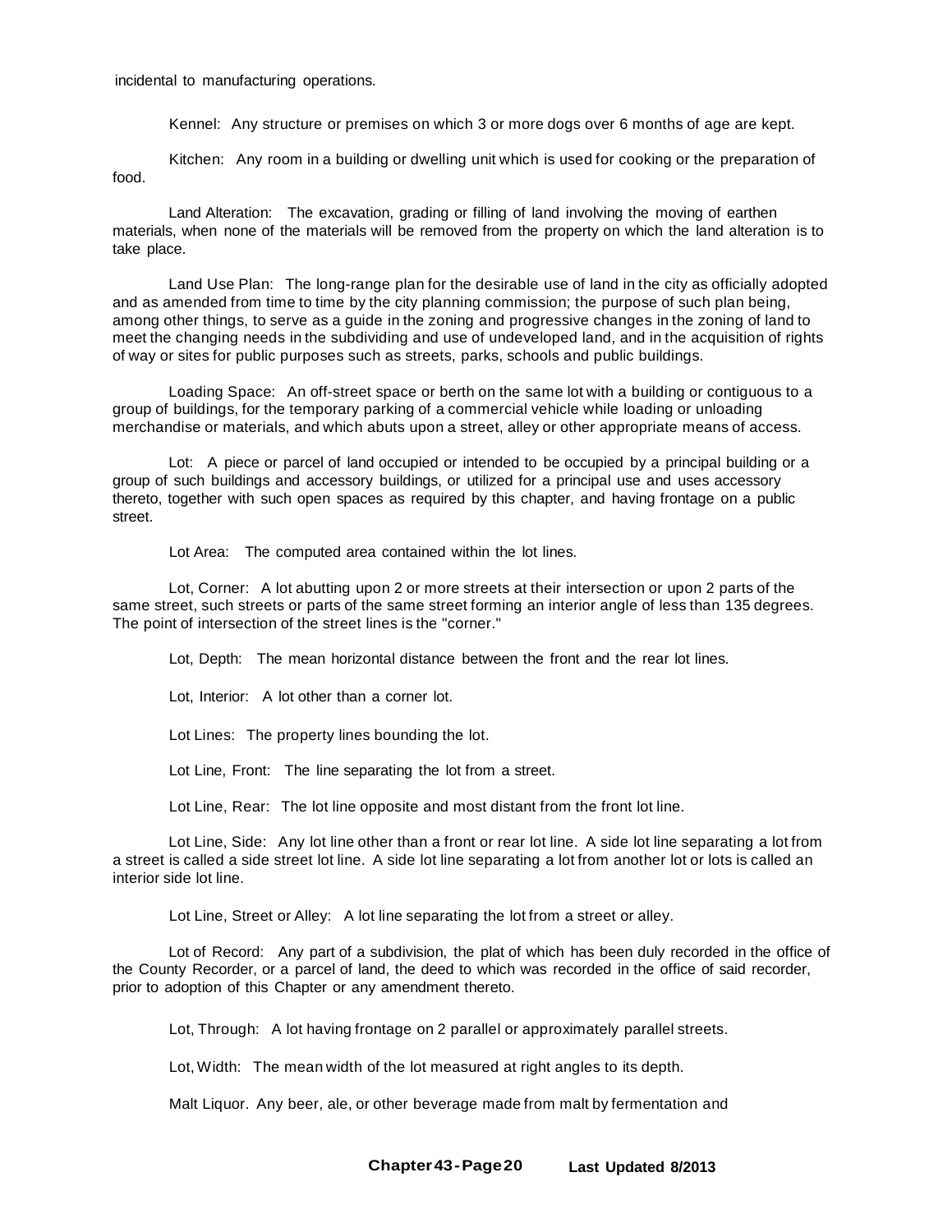containing not less than one-half of one percent alcohol by volume.

Manufactured Home: "Manufactured home" means a structure, transportable in one or more sections, which in the traveling mode is 8 body feet or more in width or 40 body feet or more in length, or, when erected on site, is 320 or more square feet, and which is built on a permanent chassis and designed to be used as a dwelling with or without a permanent foundation when connected to the required utilities, and includes the plumbing, heating, air conditioning, and electrical systems contained therein. Also, this term includes any structure which meets all the requirements and with respect to which the manufacturer voluntarily files a certification required by the secretary and complies with the standards established under this chapter.

Microwave Receiving Dish: Any conical or dish-shaped device or structure used for receiving television or other telecommunication signals transmitted from satellites or earth based transmitters. Ord. No. 2805 05/19/86.

Mobile Home: The words "mobile home" shall mean a transportable, single family dwelling unit suitable for year round occupancy and containing the same water supply, waste disposal and electrical conveniences as immobile housing and subject to tax or registration, as such, under the provisions of Minnesota Statutes, Chapters 168 or 273 and having no foundation other than wheels, jacks or skirtings.

Mobile Home Park: The words "mobile home park" shall mean any site, lot, field or tract of land upon which two or more occupied mobile homes are harbored, either free of charge or for revenue purposes, and shall include any building, structure, tent, vehicle or enclosure used or intended for use as part of the equipment of such mobile home park. Ord. No. 2643 *09120182.*

Motel or Motor Hotel: A series of attached, semi-attached or detached sleeping or living units, for the accommodation of automobile transient guests, said units having convenient access to off-street parking spaces, for the exclusive use of the guest or occupants.

Natural Slope: That slope established by U.S.G.S. topographic map and existing prior to grading of any kind.

Nonconformity: Any land use, structure, lot, or site characteristic, which existed lawfully at the effective date of a zoning ordinance or subdivision ordinance, has been continued since that time, but which would not have been permitted to become established under the terms of the City Code as now written.

Nonconforming use: A use that was legally conforming at the time it was established but which does not comply with the current City Code.

Nonconforming structure: A structure that was legally conforming at the time it was constructed but which does not comply with the current City Code.

Nonconforming lot: A lot lawfully established prior to the effective date of the City Code, or subsequent amendments to it, which fails to meet requirements for lot area, and/or width, depth, lot frontage, or other requirement of the existing City Code.

Nonconforming site characteristic: A site characteristic lawfully established prior to the effective date of the City Code, or subsequent amendments to it, which fails to meet requirements of the existing City Code. For the purposes of nonconformities, "site characteristics" are physical improvements to the site beyond structures, and may include but are not limited to: impervious surface coverage, storm water facilities, parking and parking lots, driveway surfaces, screening, fences, landscaping, sidewalks, patios, man-made water features such as ponds or swimming pools, and similar features.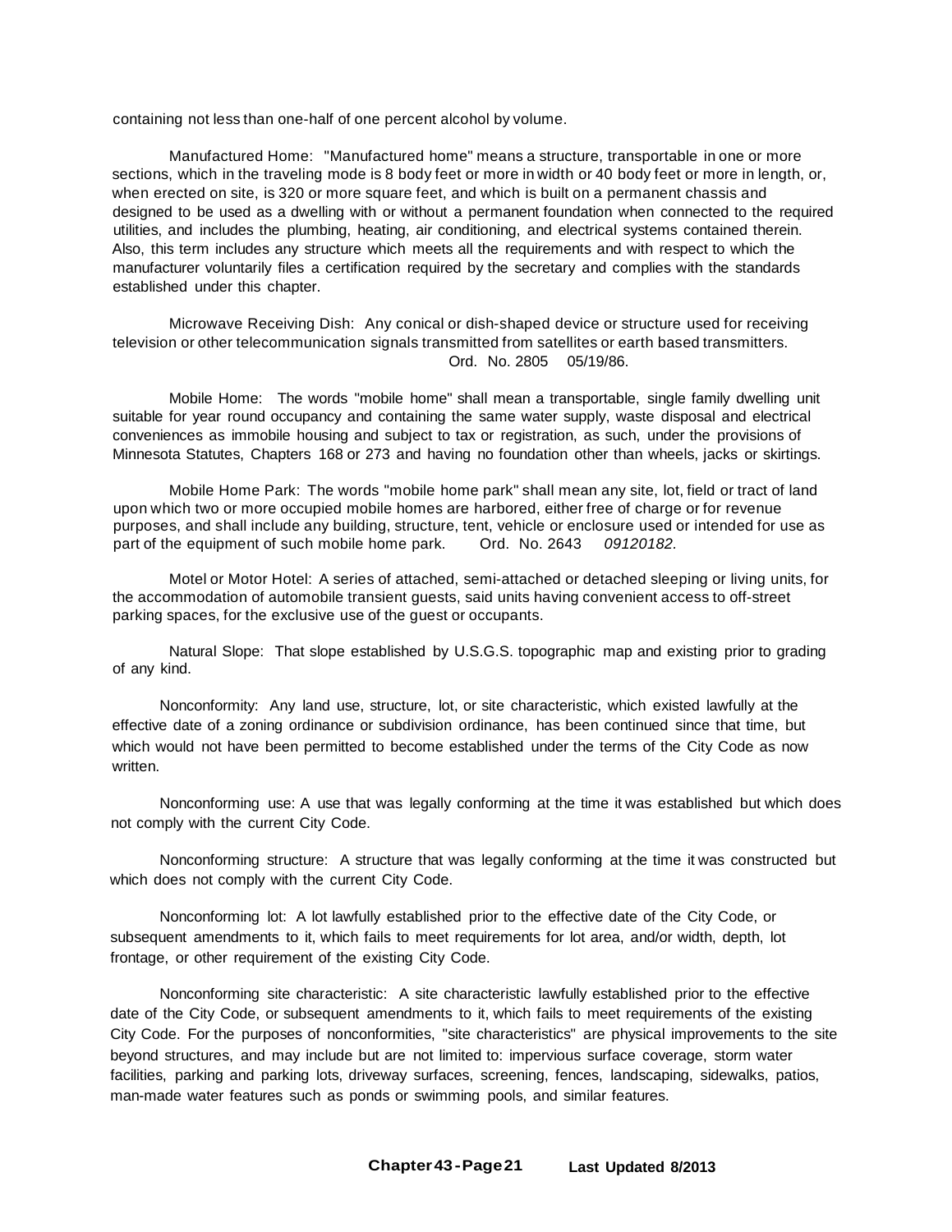Nonconformity Agreement. A recordable agreement between the City and the property owner of a nonconformity, which imposes reasonable regulations or conditions upon nonconformities to prevent and abate nuisances and to protect the public health, safety, or welfare. Such agreement may only be approved by the City Council.

Nonconformity, legal: A nonconformity that was legally conforming at the time it was established and received all required approvals.

Nonconformity, illegal: A nonconformity that was not legal at the time it was established or did not receive all required approvals.

Parking Area, Private: An open area for the same uses as private garage.

Parking Area, Public: An open area, other than a street or other public way, used for the parking of automobiles and available to the public whether for a fee, free or as an accommodation for clients or customers.

Parking Space: A permanently surfaced area of not less than 160 square feet, either within a structure or in the open, exclusive of driveways or access drives, for the parking of a motor vehicle.

Recreational Vehicle: A vehicular type unit primarily designed as temporary living quarters for recreational, camping, or travel use, which either has its own motor power or is mounted on or drawn by another vehicle. The term "recreational vehicle" includes the following:

Road Use Agreement: An agreement between a developer or property owner and a road authority identifying the road improvements, road impacts, and impact mitigation and remediation measures necessary to preserve the condition of road infrastructure and to make such improvements as may be necessary to handle the volume, weight, size, turning radius, and other attributes of the truck traffic generated by a land use. Ord. No. 3924 2/19/2013

Camper Trailer: A folding or collapsible vehicular structure, without its own power designed as a temporary living quarters for travel, camping, recreation, and vacation uses; and eligible to be licensed or registered and insured for highway use.

Theme House: A university/college sanctioned structure of a residential nature, housing students with a common academic interest. Such a structure resembles single-family houses in the vicinity and contains full-kitchen facilities. Theme houses shall only be established within a campus overlay. Ord. No. 3878 9/6/2011

Travel Trailer: A rigid vehicular structure without its own motive power, designed as a temporary dwelling for travel, camping, recreation and vacation use; eligible to be licensed or registered and insured for highway use; and which when equipped for the road, has a body width of not more than eight (8) feet.

Truck Camper: A portable structure, without its own motive power designed to be transported on a power vehicle as a temporary dwelling for travel, camping, recreation and vacation use; and which in combination with the carrying vehicle is eligible to be licensed or registered and insured for highway use.

Motor Home: A vehicular unit built on or as a part of a self-propelled motor vehicle chassis, primarily designed to provide temporary living quarters for travel, camping, recreation, and vacation use; and which is eligible to be licensed or registered and insured for highway use.

Boat and/or Utility Trailer: A vehicular structure without its own motive power designed or used for the transportation of all manner of motor vehicles and boats, goods, materials and eligible to be licensed or registered and insured for highway use. Ord. 2559 01/05/81.

Resident Family: A resident family is a family that resides in an owner-occupied home. Ord. No. 3674 12/5/05

Residential Retreat Center: A single family detached residential structure/property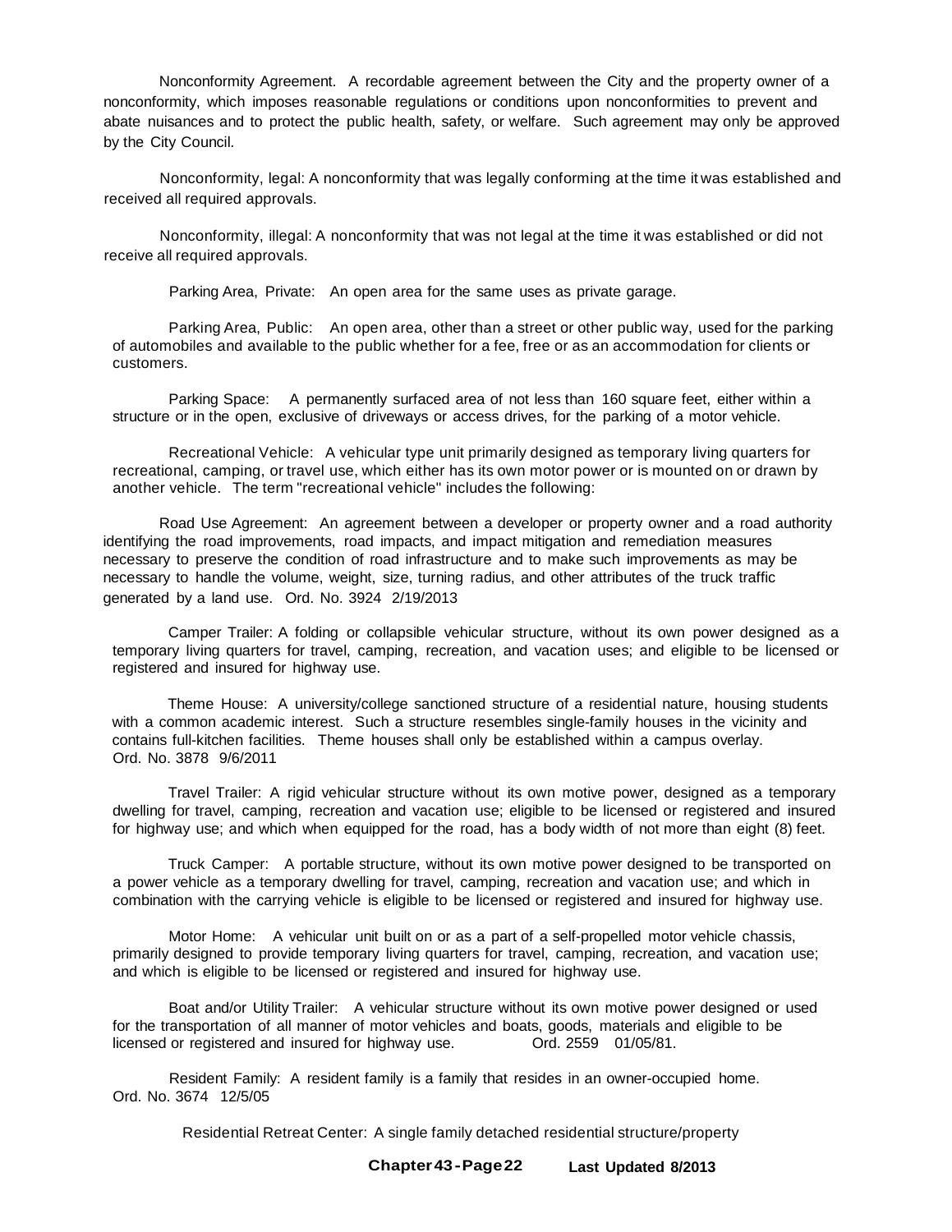with sleeping and living quarters, including cooking facilities, that is wholly rented to one (1) common party for the purpose of overnight lodging for one (1) night or longer, but less than one (1) week. Retreat Centers shall not be rented to more than one (1) common party at a time, the premises shall not be the primary residence of the owner, the owner or a representative of the owner shall not occupy the premises during the rental period, no meals shall be catered, and the number of guests shall be limited to a maximum of twelve (12) guests at any one time. Ord. No. 3786 3/2/09

Ridgeline: The uppermost boundary of the conservancy district, which is represented by the contour line of 1,180 feet, as shown on a United States Geological Survey Topographic Map, 1972.

Roadside Stand: A temporary structure designed or used for the display or sale of agricultural products produced on the premises upon which such a stand is located.

Roominghouse: A single family dwelling occupied by a resident family in which one or more rooming units are occupied, or intended to be occupied, by one or more persons who are not husband or wife, son or daughter, mother or father, or sister or brother of the occupying owner or operator; or a single family dwelling occupied by persons other than a family; or a dwelling containing 2 or more dwelling units, one or more of which is occupied by other than a family as defined herein; or a portion of a dwelling housing one or more rooming units independent of a dwelling unit.

Rooming Unit: A unit containing one or more habitable rooms located in an operator-occupied dwelling or dwelling unit and so arranged as to provide a private habitable unit used, or intended to be used, for living and sleeping but not for cooking purposes, along with private or shared sanitation facilities; or a dwelling unit in a rooming house containing more than one dwelling unit and occupied by other than a family.

School: A school is defined in Minnesota Statutes Section 120A.05 or a school, nonpublic school, or nonsectarian nonpublic school as defined in Minnesota Statutes Section 1238.41.<br>Ord. 3500 09/4/01 Ord. 3500

Sign, Area of: The total exterior surface computed in square feet of a sign having but one exposed exterior surface; one-half the total of the exposed exterior surface computed in square feet of a sign having more than one such surface.

Silica Sand: naturally existing well-rounded, high compressive strength, high quartz (silicon dioxide) level sand having a composition of nearly pure quartz (few impurities from other minerals) and a grain-size distribution required for industrial applications, including the hydraulic fracturing of shale rock to obtain oil and natural gas. Silica sand does not include common rock, stone, aggregate, gravel, or sand with a low quartz level.

Stable, Commercial: A stable for horses, mules or ponies which are let, hired, used or boarded on a commercial basis and for compensation.

Stable, Private: An accessory building for the keeping of horses, mules, or ponies owned by the occupant of the premises and not kept for remuneration, hire or sale.

Standard, Equipment: A criterion for the control of type and placing of industrial equipment.

Standard, Performance: A criterion established in the interest of protecting the public health and safety for the control of noise, odor, smoke, noxious gases and other objectionable or dangerous elements generated by and inherent in or incidental to land uses.

Story: That portion of a building, included between the surface of any floor and the surface of the floor next above it, or, if there be no floor above it, then the space between the floor and the ceiling next above it.

Story, First: The lowest story or the ground story of any building the floor of which is not more than 12 inches below the average contact surface ground level at the exterior walls of the building.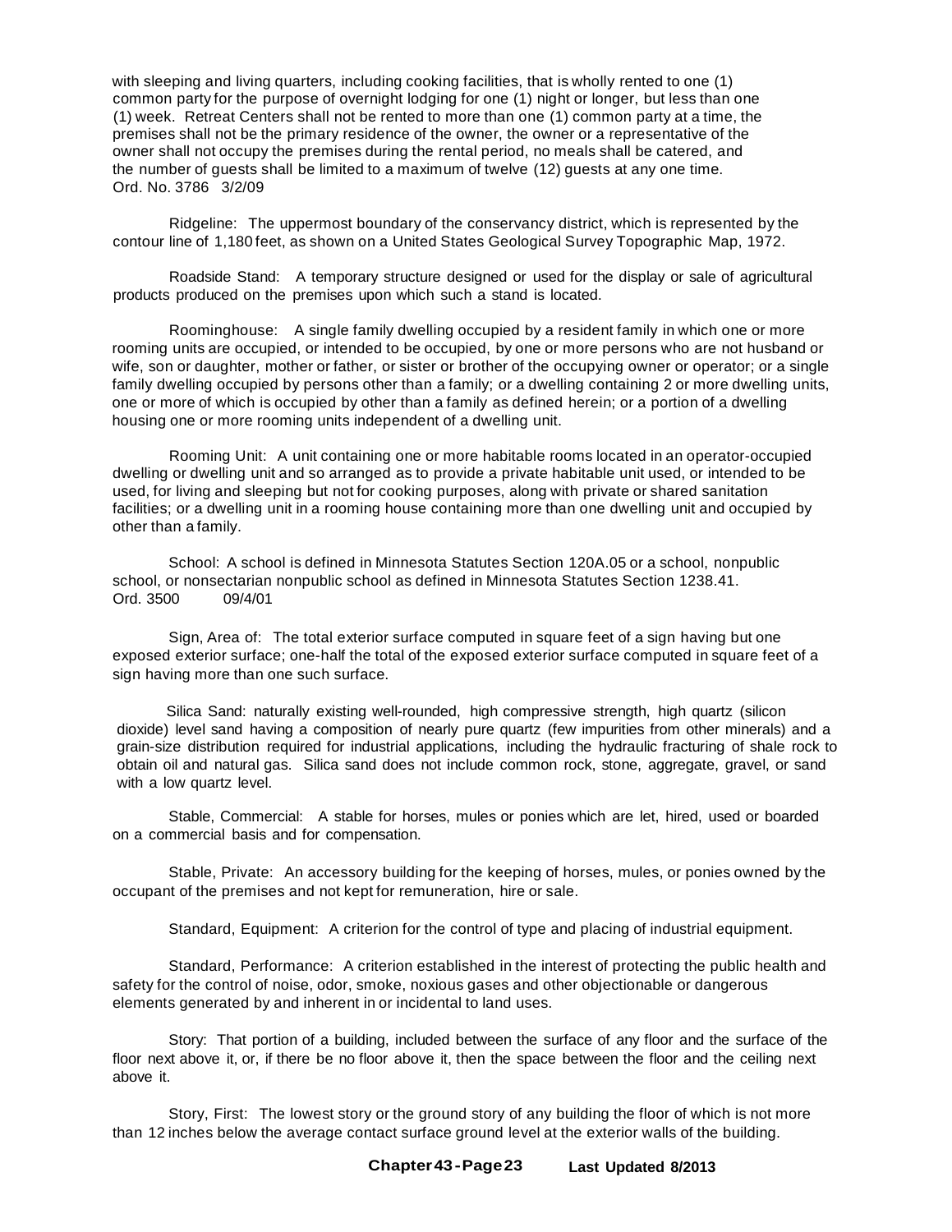Ord. No. 3115 01/21/92.

Story, Half: A partial story under a gable, hip or gambrel roof, the wall plates of which on at least 2 opposite exterior walls are not more than 4 feet above the floor of such story; provided, however, that any partial story used for residence purposes shall be deemed a full story.

Story, Mezzanine: A story which covers one-third or less of the area of the story directly underneath it. A mezzanine story shall be deemed a full story in case it covers more than one-third of the area of the story directly underneath such mezzanine story.

Street: A public right of way, 60 feet or more in width, which provides a public means of access to abutting property or any such right of way more than 30 feet and less than 60 feet in width; provided, that it existed prior to the original enactment of the regulations of this chapter. The term street shall include avenue, drive, circle, road, parkway, boulevard, thoroughfare or any other similar terms.

Structural Alteration: Any change in the structural members of a building, such as walls, columns, beams or girders.

Structure: Anything constructed, the use of which requires permanent location on the ground, or attachment to something having a permanent location on the ground.

Thoroughfare, Primary or Secondary: An officially designated federal or state numbered highway or county or other road or street designated as a primary thoroughfare on the official thoroughfare plan of the city or a county or other road or street designated as a secondary thoroughfare on such plan, respectively.

Thoroughfare, Plan: The official thoroughfare plan of, and as adopted by the city planning commission of the city, establishing the location and official right-of-way width of principal highways and streets in the city, on file in the office of the city engineer and the city planning commission, dated August 17, 1959, together with all amendments subsequently adopted.

Tourist Home: A building or part thereof, other than a hotel or motel, where lodging is provided to transient quests by a residence family for compensation. Ord. No. 2807 05/19/86.

Trailer Park or Camp: Any lot or part thereof, or any parcel of land, which is used or offered as a location for 2 or more trailers or mobile homes. Ord. No. 2616 02/16/82.

Use: The purpose for which land or a building or a structure is arranged, designed or intended, or for which either land or a building or structure is, or may be, occupied or maintained.

Use, First Permitted in "X" District: A use which in the sequence is successively less restricted districts occurs as a permitted use for the first time in the "X" district.

Used: The word "used" shall include arranged, designed, constructed, altered, converted, rented, leased or intended to be used.

Yard: An open space other than a court, on a lot, unoccupied and unobstructed from the ground upward except as otherwise provided in this chapter.

Yard, Front: A yard extending across the full width of the lot, the depth of which is the minimum horizontal distance between the front lot line and a line parallel thereto on the lot.

Yard, Front, How Measured: Such depth shall be measured, from the right-of-way line of the existing street on which the lot fronts (the front lot line); provided, however, that if the proposed location of the right-of-way line of such street as established on the thoroughfare plan or on the official map of the city differs from that of the existing street, then the required front yard least depth shall be measured from the right-of-way line of such street as designated on the thoroughfare plan or official map.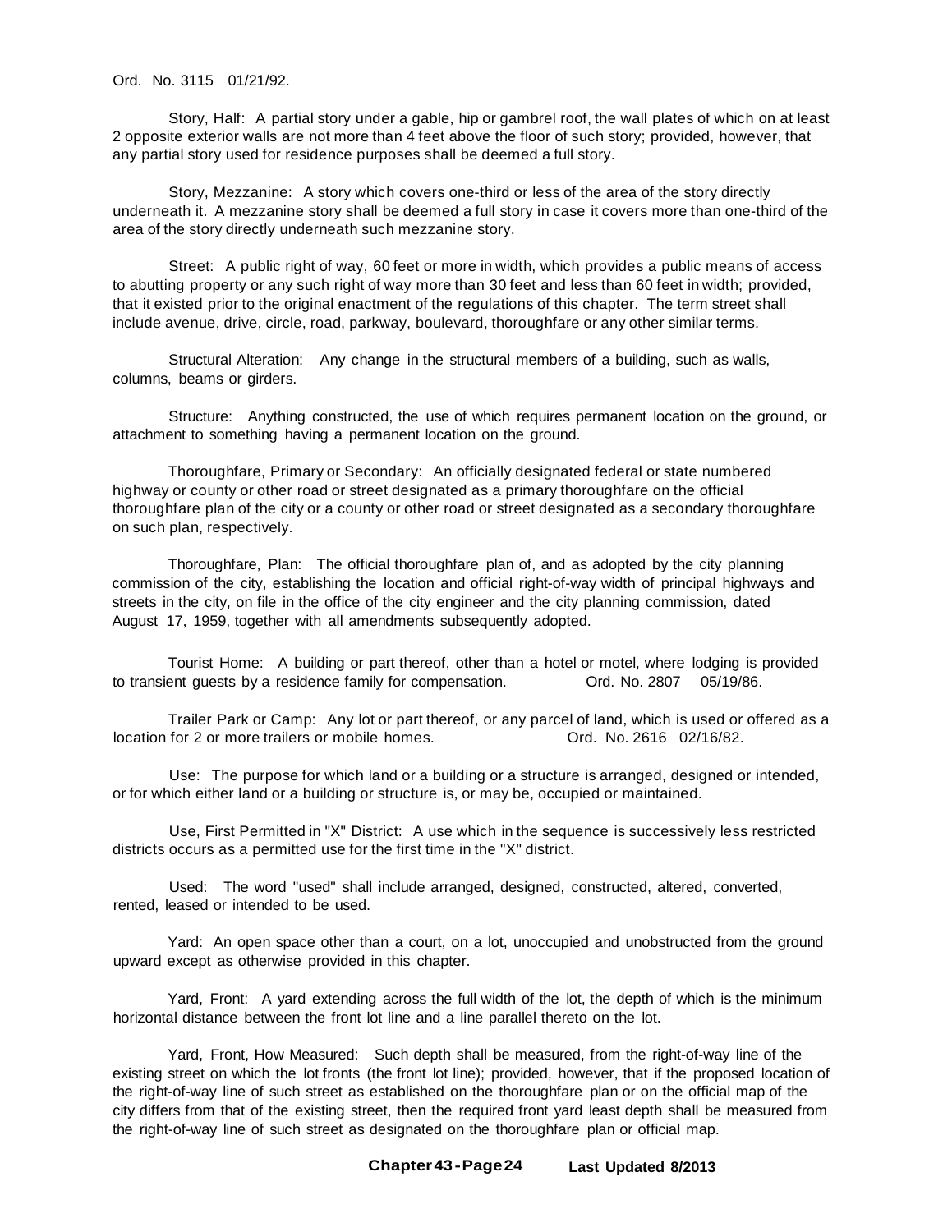Yard, Rear: A yard extending across the full width of the lot, the depth of which is the minimum distance between the rear lot line and a line parallel thereto on the lot.

Yard, Side: A yard between the side lot line and a line parallel thereto on the lot and extending from the front yard, or the front lot line if no front yard exists, to the rear yard, or the rear lot line of no rear yard exists.

Side Yard, Least Width, How Measured: Such width shall be measured from the nearest side lot line and, in case the nearest side lot line is a side street lot line from the right-of-way line of the existing street; provided, however, that if the proposed location of the right-of-way line of such street as established on the thoroughfare plan or on the official map of the city differs from that of the existing street, then the required side yard least width shall be measured from the right-of-way of such street as designated on the thoroughfare plan or official map.

Zoning Map: The zoning map of the city, dated August 17, 1959, together with all amendments subsequently adopted.

Zoning Certificate: A document issued by the zoning or building inspector authorizing building, structures or uses consistent with the terms of this chapter and for the purpose of carrying out and enforcing its provisions.

Ord. No. 2540 06/16/80 Ord.No. 2374 12/06/76. Ord. No. 3907 10/01/2012

43.2 COMPLIANCE WITH CHAPTER. Except as hereinafter specified, no land, building, structure or premises shall hereafter be used and no building or part thereof or other structure shall be located, erected, moved, reconstructed, extended, enlarged or altered, except in conformity with the regulations herein specified for the district in which it is located, such regulations including, but without limitation, the following: The use of buildings, structures or land, including performance standards for the control of any "dangerous and objectionable elements", as defined in this chapter, in connection with such use; the height, size, dimensions of buildings or structures, the size or dimensions of lots, yards and other open spaces surrounding buildings; the provision, location, size, improvement and operation of off-street parking, loading and unloading spaces. (08-17-59)

43.3 PURPOSE AND SCOPE OF CHAPTER. This chapter is enacted for the purpose of promoting public health, safety, morals, comfort and general welfare; to conserve and protect property and property values, to secure the most appropriate use of land, and to facilitate adequate and economical provisions for public improvements, all in accordance with a comprehensive plan for the desirable future development of the city, and to provide a method of administration and to prescribe penalties for violation of provisions hereafter described. (08-17-59)

43.4 REQUIREMENTS OF CHAPTER DEEMED MINIMUMS. In their interpretation and application, the provisions of this chapter shall be held to be minimum requirements. Wherever this chapter imposes a greater restriction than is imposed or required by other provisions of law or by other rules or regulations or ordinances, the provisions of this chapter shall govern. (08-17-59)

43.5 DISTRICTS, ENUMERATED. For the purpose of this chapter, the city is hereby divided into 18 categories of zoning districts:

Thirteen districts are designated as follows:

- R-1 One-family Residence District
- R-1.5 One to Four-Family, Medium Density
- R-2 One to Four-Family Residence District
- R-3 Multiple-Family Residence District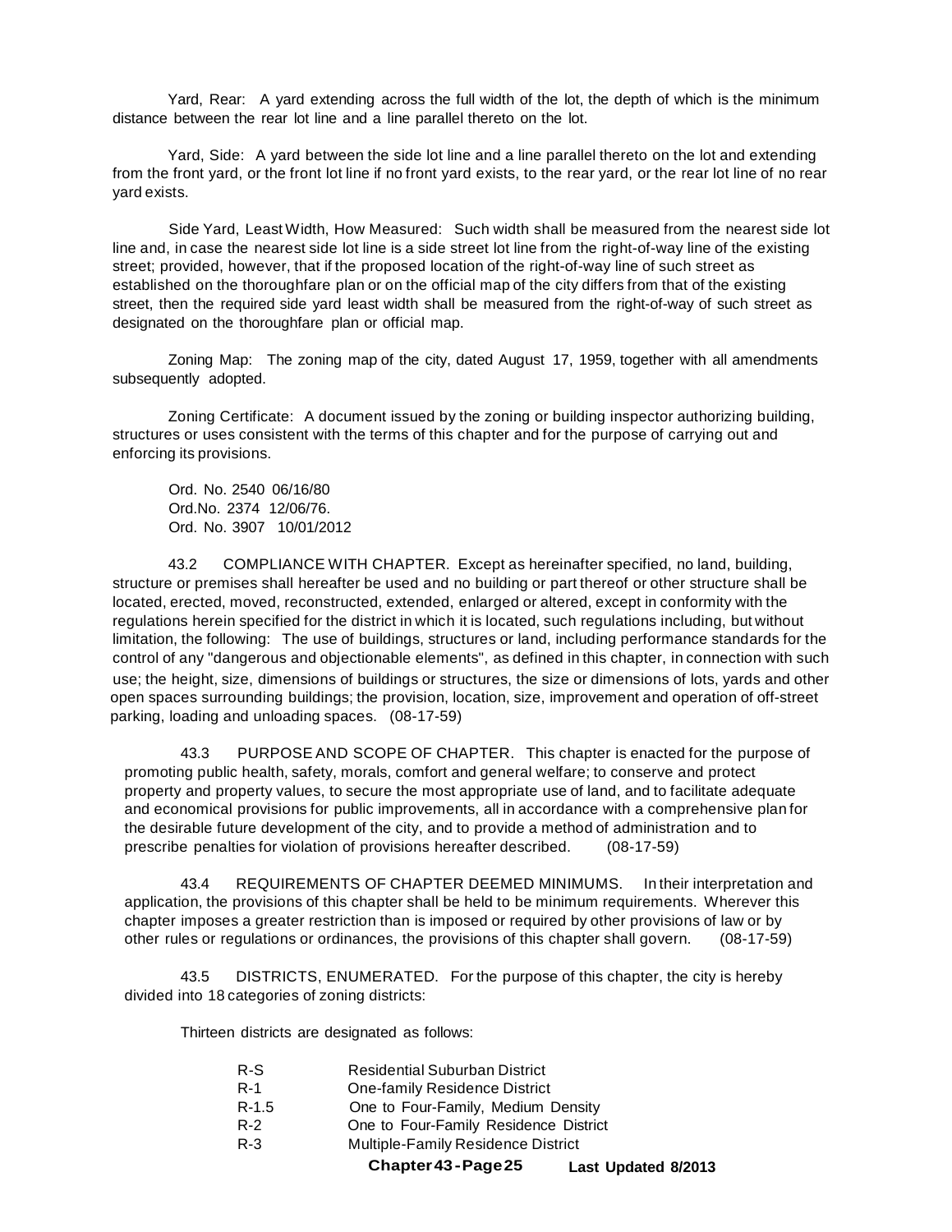| <b>R-MHP</b> ----- | <b>Residential Mobile Home Park</b>   |
|--------------------|---------------------------------------|
| $R-R$              | <b>Rural Residential District</b>     |
| $B-1$              | Neighborhood Business District        |
| $B-2$              | <b>Central Business District</b>      |
| $B-2.5B-$          | Mixed-use Business District           |
| 3                  | <b>General Business District</b>      |
| $M-1$              | <b>Light Manufacturing District</b>   |
| $M-2$              | <b>General Manufacturing District</b> |

Five districts are designated as follows:

- AG Agricultural District
- F-1 High Flood Hazard Overlay District
- F-2 Moderate Flood Hazard Overlay District
- F-3 Low Flood Hazard Overlay District
- C-1 Conservancy District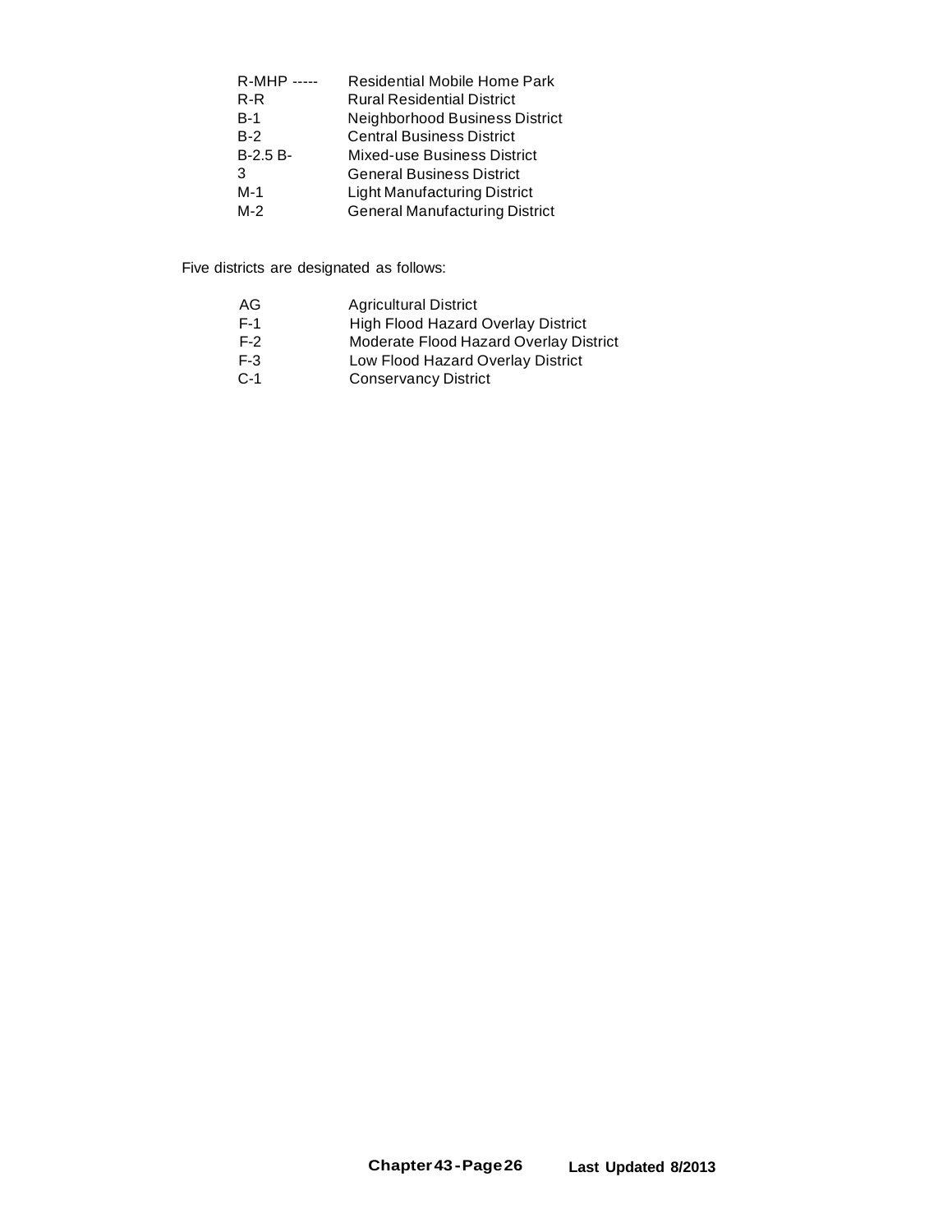(08-17-59; 05-6-74) Ord. No. 2374 12/06/76 Ord. No. 2582 07/20/81 Ord. No. 3788 04/06/09

43.6 DISTRICT ZONING MAP ADOPTED AND ESTABLISHED. The several districts and boundaries thereof enumerated in the preceding section are hereby adopted and established as shown

on the zoning map of the city, which map, together with all notations, references, data, district boundaries and other information shown thereon, shall be and are hereby made a part of this chapter. Such zoning map, properly attested, shall be and remain on file in the office of the city engineer.

A copy of the zoning map shall be displayed in the community development office. (08-17-59)

Ord. No. 2327 03/01/76.

**Sections Omitted**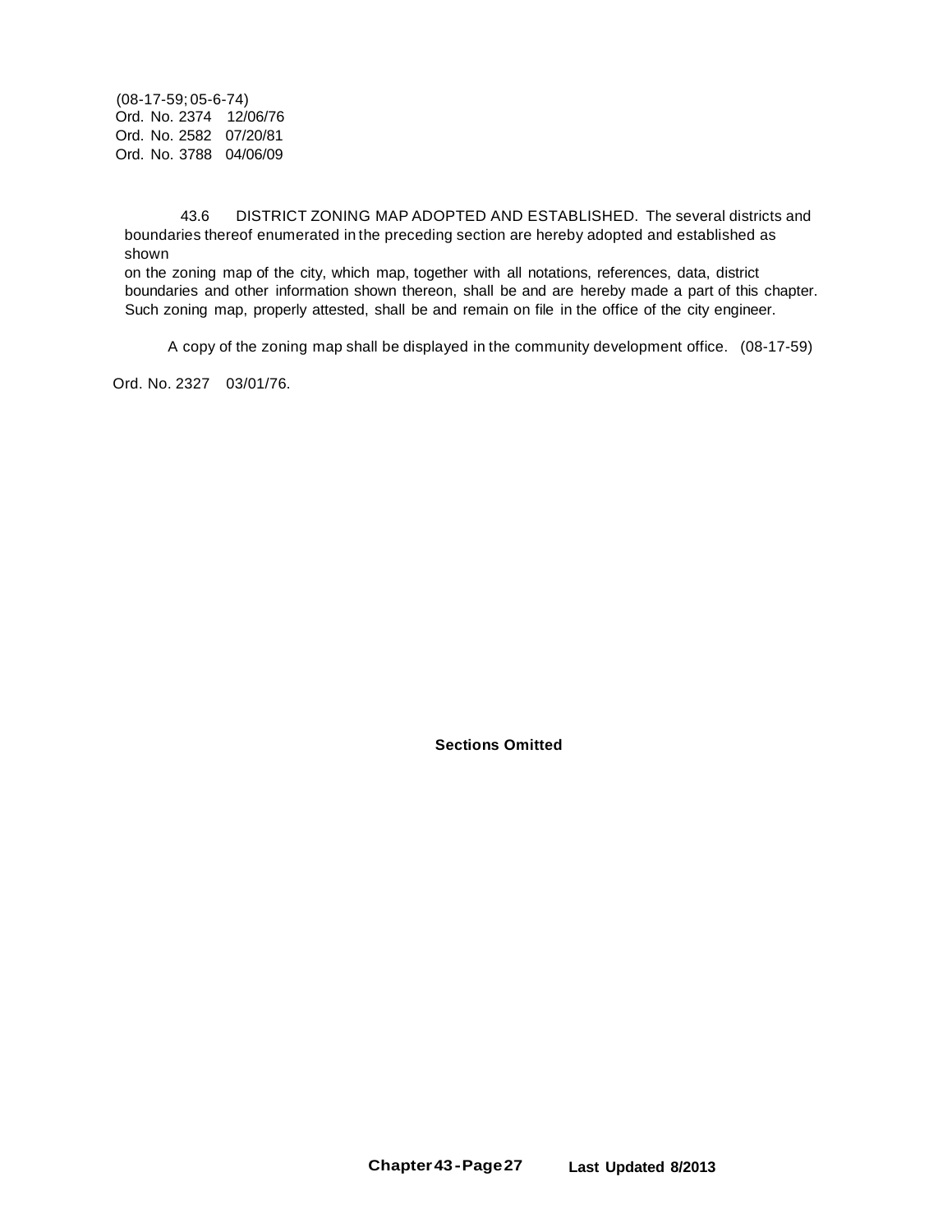## ARTICLE IV. PERFORMANCE STANDARDS

## 43.24 PERFORMANCE STANDARDS

- (a) Compliance with Regulations. No land or building in any district shall be used or occupied in any manner so as to create any dangerous, injurious, noxious, or otherwise objectionable fire, explosive or other hazard, noise or vibration, smoke, dust, odor or other form of air pollution, heat, cold, dampness, electrical or other substance, condition or element in such a manner or in such amount as to adversely affect the surrounding area or adjoining premises (referred to herein as "dangerous or objectionable elements"); provided, that any use permitted or not expressly prohibited by this chapter may be undertaken and maintained if it conforms to the regulations of this section limiting dangerous and objectionable elements at the point of the determination of their existence. (08-17-59)
- (b) Enforcement Provisions Applicable to Other Uses. Even though compliance with performance standards procedure in obtaining a zoning certificate is not required for a particular use, initial and continued compliance with performance standards is required of every use and provisions for enforcement of continued compliance with performance standards shall be invoked by the zoning administrator or board as the case may be, against any use, if there are reasonable grounds to believe that performance standards are being violated by such use. (08-17-59)
- (c) Nonconforming Uses. Certain uses established before the original effective date of the regulations of this chapter and nonconforming as to performance standards shall be given a reasonable time in which to conform therewith, as provided in Section 43.32(e). (08-17-59)
- (d) Locations where Determinations are to be Made for Enforcement of Performance Standards. The determination of the existence of any dangerous and objectionable elements shall be made at the location of the use creating the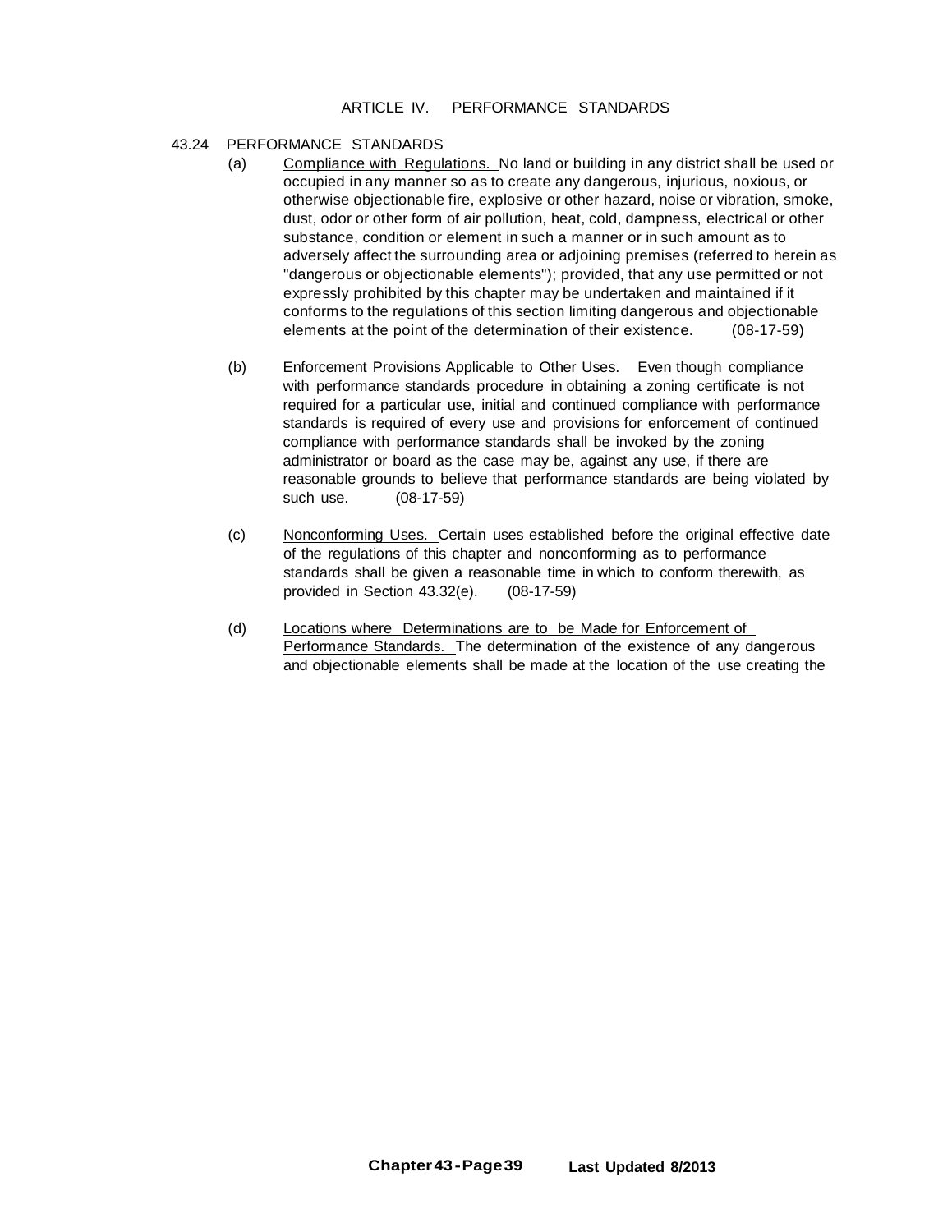same and at any points where the existence of such elements may be more apparent (herein referred to as "at any point"); provided, however, that the measurements necessary for enforcement of performance standards set forth in this section shall be taken at different points in different districts in relation to the establishment or use creating the element being measured (herein referred to as "point of measurement") as follows:

- (1) In any R District and B-1 and B-2 Districts. Twenty-five feet from the establishment or use or at the lot line of the use, if closer to the establishment or use.
- (2) In B-2.5, B-3 and M Districts. At the boundary of the district or at any point within an adjacent R district.
- (e) Performance Standards, Regulations. The following provisions, standards and specifications shall apply:
	- (1) Fire and explosion hazard. All activities involving and all storage of inflammable and explosive materials shall be provided at any point with adequate safety devices against the hazard of fire and explosion and adequate firefighting and fire suppression equipment and devices standards in the industry. Burning of waste materials in open fire shall be prohibited at any point. The relevant provisions of state and local laws and regulations shall also apply.
	- (2) Radioactivity or electric disturbance. No activities shall be permitted which emit dangerous radioactivity at any point or electrical disturbance adversely affecting the operation at any point of any equipment other than that of the creator of such disturbance.
	- (3) Noise. In accordance with measured at locations stated in Chapter 39. (4)

Vibration. No vibration shall be permitted which is discernible without instruments at the points of measurement specified in subsection (d) above.

- (5) Smoke. No emission shall be permitted at any point, from any chimney or otherwise, of visible gray smoke of a shade equal to or darker than No. 2 of the Power's Micro-Ringlemann Chart, published by McGraw-Hill Publishing Company, Inc., and copyright 1954 (being a direct facsimile reduction of the standard Ringlemann Chart as issued by the United States Bureau of Mines), except that visible gray smoke of a shade equal to No. 2 on said Chart may be emitted for 4 minutes in any 30 minutes. These provisions applicable to visible gray smoke shall also apply to visible smoke of different color but with an apparently equivalent capacity.
- (6) Odors. No emission shall be permitted of odorous gases or other odorous matter in such quantities as to be offensive at the points of measurement specified in subsection (d) above. Any process which may involve the creation or emission of any odors shall be provided with a secondary safeguard system, so that control will be maintained if the primary safeguard system should fail. There is hereby established as a guide in determining such quantities of offensive odors Table **Ill,** "Odor Thresholds," in Chapter 5 "Air Pollution Abatement Manual," copyright

1951 by Manufacturing Chemists' Assn., Inc., Washington, D.C.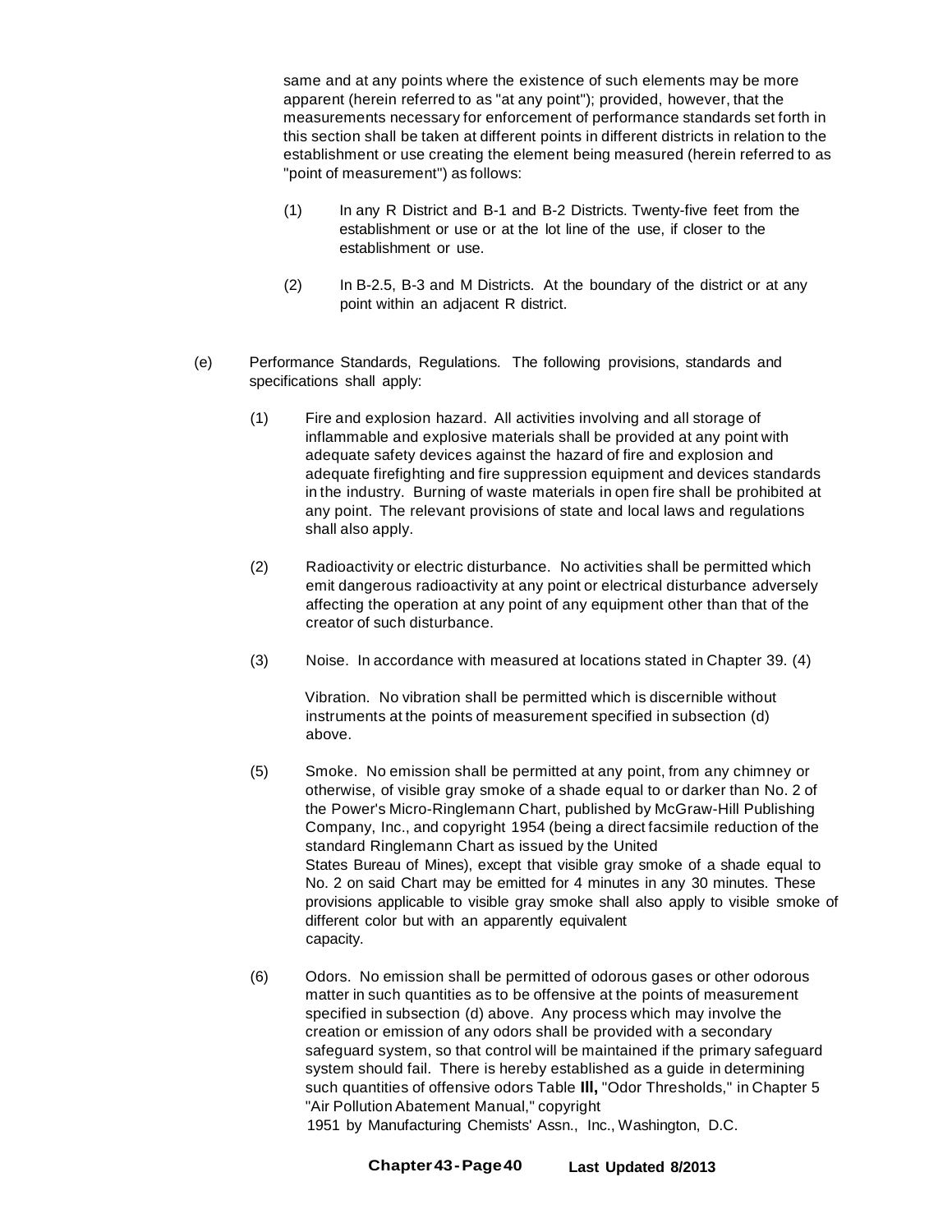- (7) Fly ash, dust, fumes, vapors, gases, and other forms of air pollution. No emission shall be permitted which can cause any damage to health, to animals, vegetation or other forms of property, or which can cause any excessive soiling, at any point; and in no event any emission, from any chimney or otherwise, of any solid or liquid particles in concentrations exceeding 3/10 grains per cubic foot of the conveving gas at any point. For measurement of the amount of particles in gases resulting from combustion, standard corrections shall be applied to a stack temperature of 500 degrees Fahrenheit and 50 percent excess air. All activities shall comply with applicable state law, rules and local ordinances for dust and Particulate Matter generation, and any stockpiles (including sand and dirt) which product windblown dust shall be covered. A fugitive dust control plan may be required detailing dust control measures both on-site and off-site. Moisture testing of sand or other materials with the potential to produce Particulate Matter emissions may be required to ensure that moisture levels are above 2.5%. A substitute for moisture testing is air quality monitoring completed in correspondence with the MPCA and according to applicable state regulations.
	- (8) Glare. No direct or sky-reflected glare, whether from floodlights or from high-temperature processes, such as combustion, welding or otherwise, so as to be visible at the points of measurement specified in subsection (d) above. This restriction shall not apply to signs otherwise permitted by the provisions of this chapter.
	- (9) Liquid or solid wastes. No discharge at any point into any public sewer, private sewage disposal system or stream or into the ground, except in accord with standards approved by the department of health of the state or standards equivalent to those approved by such department for similar uses of any materials of such nature or temperature as can contaminate any water supply or otherwise cause the emission of dangerous or offensive elements. (08-17-59)
	- (10) Additional Requirements. The City of Winona reserves the right to impose additional conditions to, within and upon the issuance of a Conditional Use Permit as it deems necessary or appropriate to protect the health, safety, morals and general welfare of the public.

Ord. No. 2327 Ord. No. 3788 Ord. No. 3893 Ord. No. 3922 2/14/2013 03/01/76 *04106109* 03/13/2012

## **43.33.1 DETACHED HEATING SYSTEM**

(a) **Permit Required.** No person shall allow, maintain or use any detached heating system in the City of Winona without first obtaining a mechanical permit for the installation/operation of said appliance. The permit will be issued to install only new "listed" appliances. All detached heating systems are to meet emission standards currently required by the Environmental Protection Agency (EPA) and the Underwriters Laboratories (UL) listing. This documentation must be provided to the Building Inspector at the time the Permit Application is made.

**(b) Compliance Requirements.** Any existing detached heating system shall immediately comply with all manufacturer's requirements and appropriate fuel requirements. Any person having installed a detached heating system without a mechanical permit must obtain a permit and conform to the requirements of this section within 60 days of adoption. Detached heating systems without a mechanical permit that do not conform to the requirements of this section shall be removed within 60 days of adoption. Detached heating systems installed with a mechanical permit shall comply as closely as possible with the requirements of this section. Legal non-conforming detached heating system shall not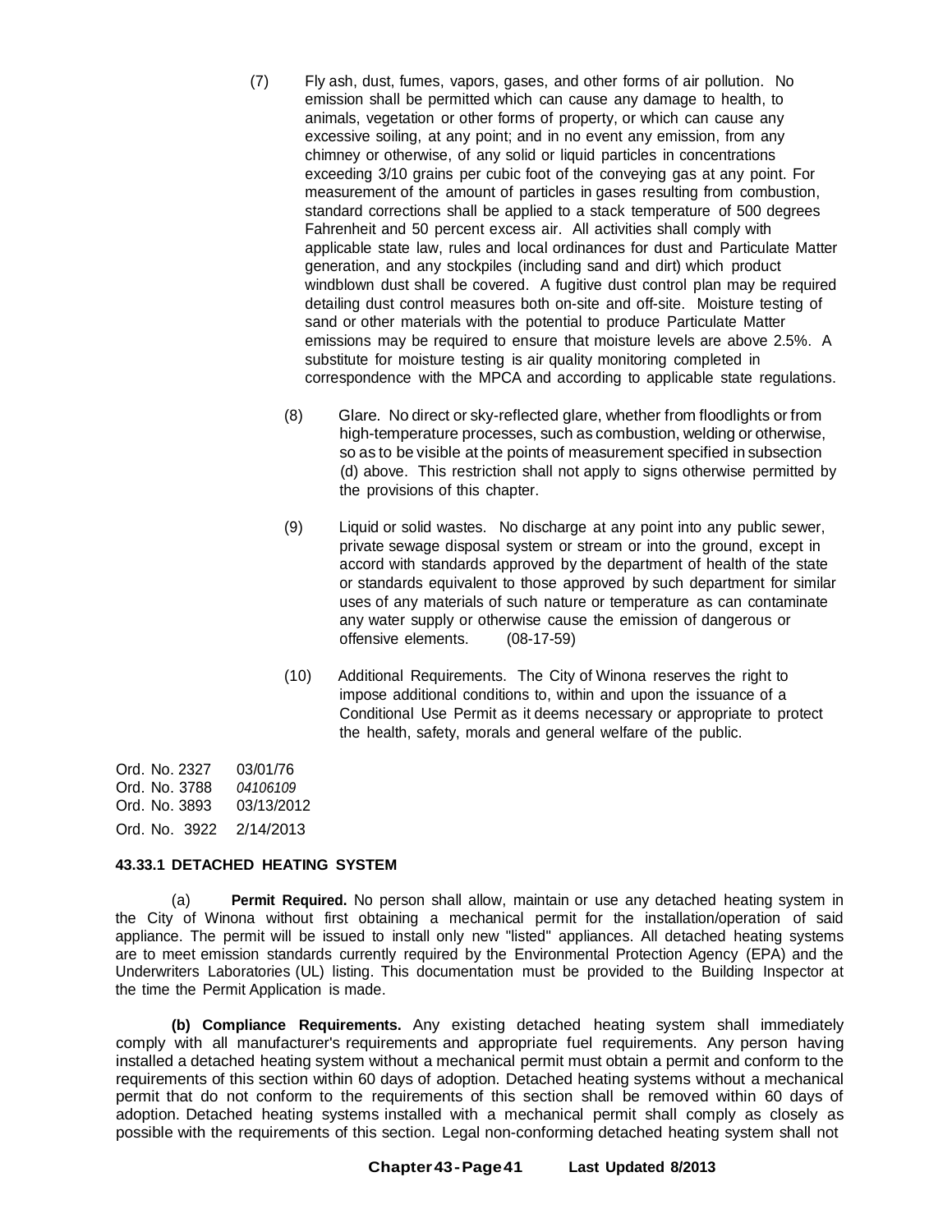be replaced once it is no longer operational.

## (c) **Location.**

(1) No detached heating system shall be located in a front or street yard. The intended location shall be behind the rear building line of the principal structure served by the appliance.

(2) Setbacks shall be as follows: Side and rear yard setbacks shall be not less than 150 feet to the lot line.

(3) Distance to buildings served by the appliance shall be per the manufacturer's installation instructions.

(4) Distance to any structures of adjoining properties not served by the appliance, and related stack heights, will be as follows:

> a. 150-250 feet away from adjoining property structure: stack height to meet or exceed the peak line of the residence plus two feet.

> b. 250 feet away from adjoining property structure: 20 foot minimum stack height measured from the adjoining grade to the appliance. The minimum chimney height shall be 20 feet unless a greater height is required by the above requirements.

> c. Stacks shall be designed, constructed and maintained to withstand horizontal wind pressures of not less than 30 pounds per square feet.

## **(d) Operation of Detached Heating System**

#### (1) Installation.

a. All detached heating systems shall be installed, operated and maintained in strict conformance with the manufacturer's instructions and the regulations promulgated hereunder. In the event of a conflict, the regulations promulgated hereunder shall apply unless the manufacturer's instructions are stricter than the regulations promulgated hereunder, in which case the manufacturer's instructions shall apply.

b. The heating appliance shall be installed on a concrete slab that extends a minimum of 2 feet past the rear and sides of the appliance and shall provide a minimum 5 foot by 5 foot area at the loading end of the appliance.

(2) Fuel. Fuel shall be only natural untreated dry wood or wood specifically permitted by the manufacturer or other fuels listed by the manufacturer of the unit. Notwithstanding the foregoing following fuels are strictly prohibited:

a. The burning of processed wood products and other non-wood products, including but not limited to pallet lumber.

- b. Kerosene
- c. Garbage/Trash
- d. Painted wood and/or any "treated" wood
- e. Any other item not specifically allowed by the manufacturer or this provision.

(3) Fuel Storage. Stacks of fuel for the outdoor wood-burning furnaces shall be arranged in a neat and orderly fashion in the rear yard a minimum of 10 feet from side and rear lot lines, so as to maintain the aesthetic value of the neighboring City properties. Wood shall be stacked on pallets or racks a minimum of 4 inches off the ground to minimize rodent harborage. Other fuels shall be stored in suitable containers to prevent attracting rodents.

(4) Usage. The operation of a detached heating system shall be allowed only from November 1 to March 31 of any calendar year.

(e) **Definition.** A detached heating system shall include any system for the production of heat for any residential or other structure used for human habitation, whether fueled by the burning of wood or other approved natural or processed materials, which is located outside of the structure for which the heat is generated. Such shall include but not be limited to outdoor wood-burning furnaces, wood-burning boilers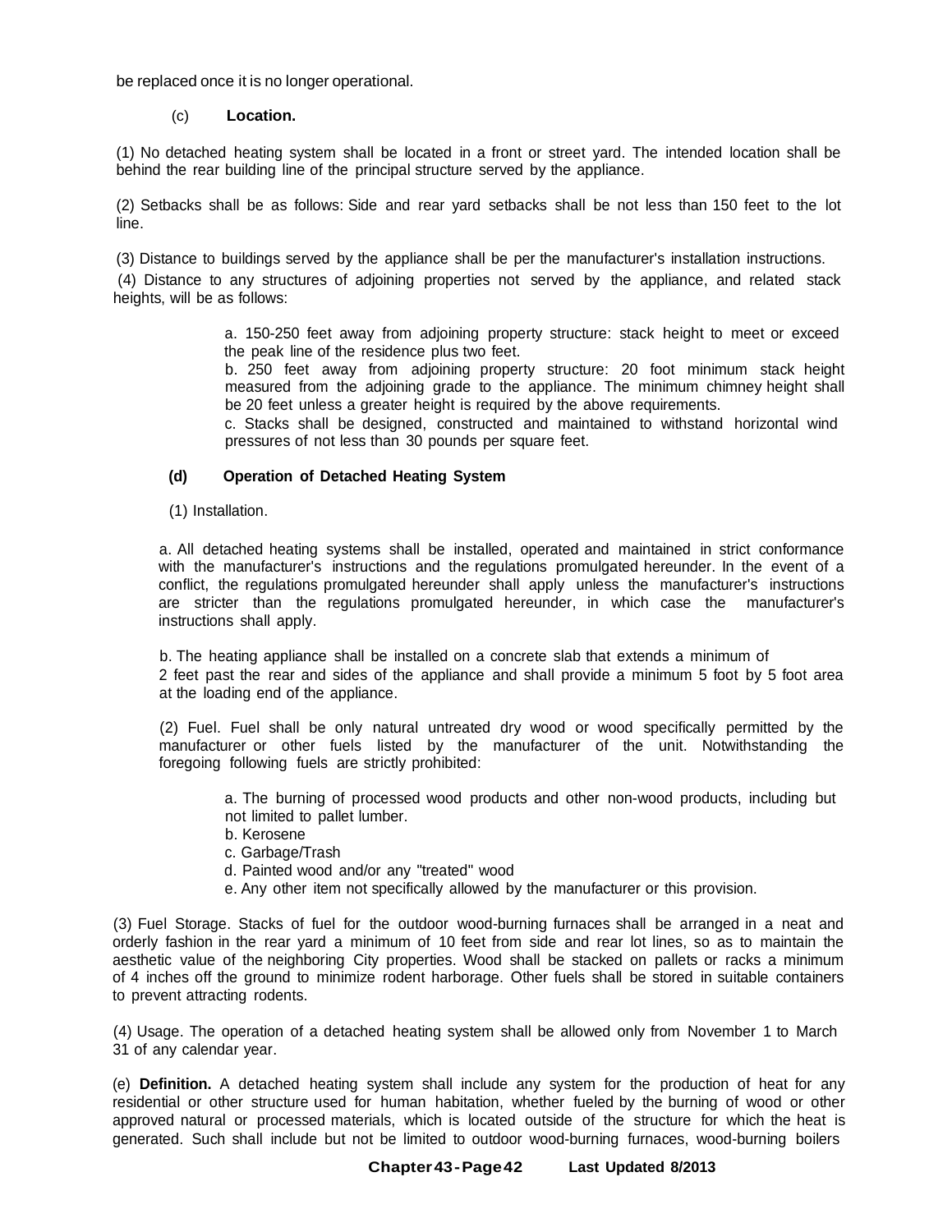and other detached energy systems, whether the same be free-standing or encompassed within a separate building or structure not intended as the primary beneficiary of the heat produced thereby, and regardless of the method of heat exchange.

**(f) Enforcement/Penalties.** Any person violating any provision of this section, including the operation of a detached heating system without a permit, shall be guilty of a misdemeanor. Every twenty-four (24) hours of continued unauthorized or illegal use after the initial citation may be cited as a separate occurrence. Any enforcement officer with citation powers may issue the citation for the offense.

Ord. No. 3813 10/05/09

**Sections Omitted.**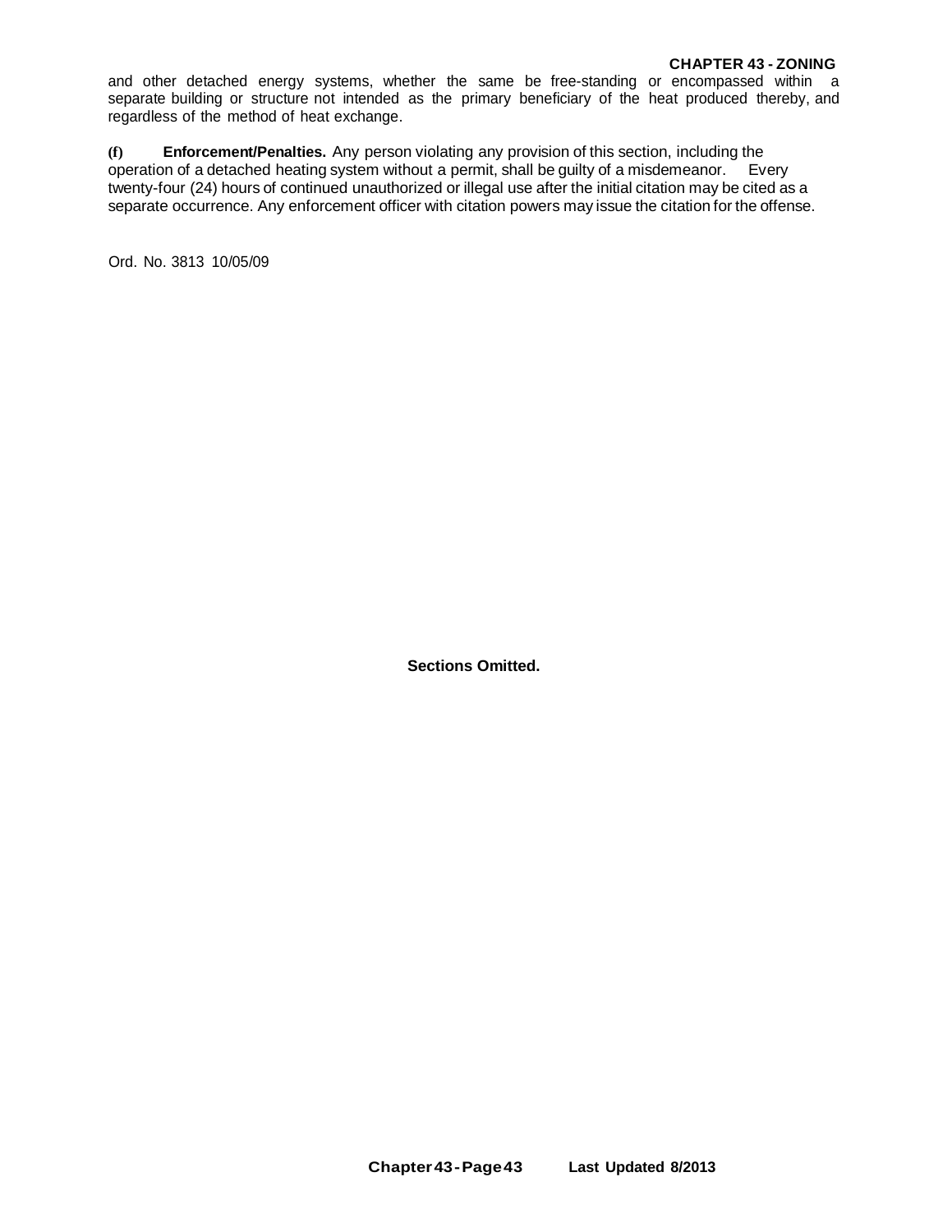#### 43.48 EXTRACTION PITS.

- (a) General Requirements. Unless otherwise provided, the Board of Adjustment shall grant a conditional use permit for all such uses in accordance with Section 22.21, Section 43.30, the underlying zoning district, and the following conditions:
	- (1) No part of an extraction operation shall be conducted closer than 500 feet to any residential or commercial structure. No extraction operation or any stock pile placed closer than 50 feet to any property line, unless a greater distance is specified by the Board where such is deemed necessary for the protection of adjacent property; provided that this distance requirement may be reduced to 25 feet by written consent of the owner of the abutting property.
	- (2) No excavation shall occur within 200 feet of a top of bluff as defined in Article XVII Bluffland Protection.
	- (3) In the event that the site of the extraction operation is adjacent to the right-of-way of any public street or road, no part of such operation shall take place closer than 30 feet to the nearest line of such right-of-way.
	- (4) Fencing shall be erected and maintained around the entire site or portions thereof where, in the opinion of the Board, such fencing is necessary for the protection of the public safety, and shall be of a type and height specified by the Board.
	- (5) All equipment and machinery shall be operated and maintained in such manner as to minimize dust, noise, and vibration. Access roads shall be maintained in dust-free condition by surfacing or other treatment, as may be specified by the Board, following consultation with the City Engineer.
	- (6) Washing, refining or other similar processing may be authorized by the Board as an accessory use; provided that such accessory processing shall not be in conflict with the land use regulations of the district in which the operation is located.
	- (7) Hours of operation for all mines shall be 6:00 a.m. to 9:00 p.m.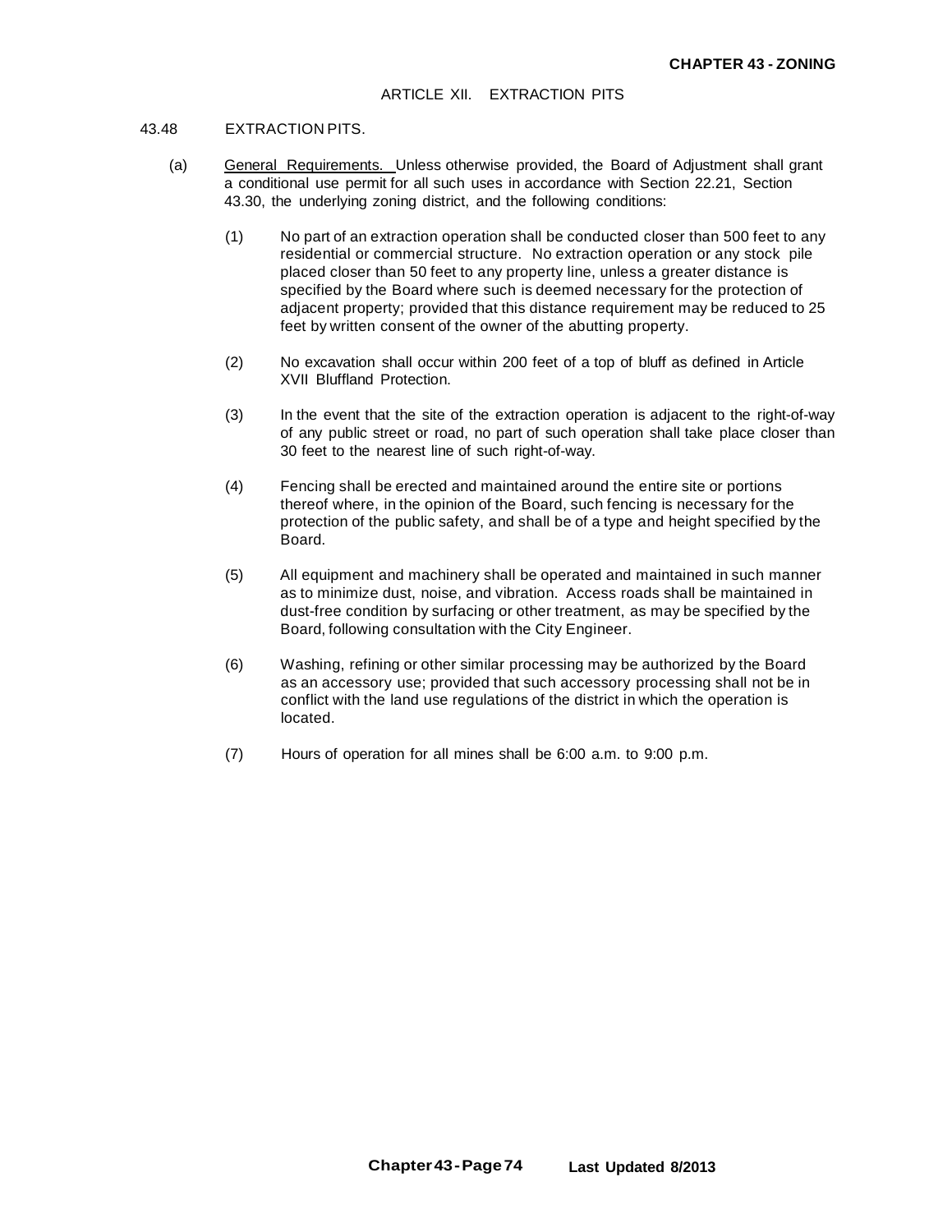- (8) All local, state or federal laws applicable to the specific extraction activity and subsequent rehabilitation must be met.
- (9) Water Quality Monitoring. The mine operator/owner shall install groundwater monitoring wells adjacent to the proposed mine site where the site is adjacent to residential plats or suburban development, springs, sinkholes and/or wellhead protection areas or community wells and shall provide the City with groundwater testing by an independent environmental engineer, approved by the City, at the time of commencement of disturbance activities and twice per year until 1 year after the mine has been completely reclaimed.
- (10) Phase 1 Archeological Study. Any land disturbance activity (e.g. excavation, construction, alteration of existing vegetation) within 1000 feet of a top of bluff as defined in Article XVII shall complete a Phase 1 Archaeological Study. The study shall be prepared by a qualified professional, as defined by MS 138.31, subd. 10, or who is listed on the Minnesota State Historic Preservation Office Archaeological Contractors list, and in accordance with protocols of the State Historic Preservation Office document entitled "SHPO Manual for Archaeological Projects in Minnesota", July, 2005, or as amended. The scope of the study shall include all land located within 150 feet from the limits of any proposed land disturbance activity, or at the applicant's property line, whichever is less. The study shall follow the process detailed in Article XVII.
- (11) Prohibited Activities. Blasting and crushing shall not be permitted at the mine site, except by specific Board of Adjustment approval with specified time limits, mitigation of airborne particulate, and in compliance with Chapter 63. Applicants intending on blasting must submit detailed information as to the frequency, duration, schedule and vibration standard/thresholds for review and approval by the Board of Adjustment.
- (12) Project Manager/ Contact Person Required. Owner/applicant shall at all times have an agent whose name, fax number, telephone number/cellular number and email address are on file with the City in order to respond promptly to concerns. The agent's name and contact information shall be available on site on a 2' x 3' placard or sign at the site entrance.
- (13) Contact with Other Jurisdictions. Mines with property and/or entrances/exits in other jurisdictions shall obtain appropriate permits from such jurisdictions and provide the permits to the City of Winona.
- (14) Access Permit. Owner/applicant shall obtain an access permit from the road jurisdiction where mine traffic enters or exits. Such permit shall be placed on file with the City.
- (15) Tracking Pad Required. The owner/applicant shall be responsible for asphalt paving the approach to adjacent roads for a minimum distance of 40 feet.
- (16) Reporting Vehicle Weights. Owner/Applicant shall be required to identify a method of positive controls regarding the weight of vehicles leaving the mine and method to insure vehicles do not exceed the weight limits of the roads and bridges upon which they will travel, and obtain approval by the City Engineer on the methods and frequency of inspection used. Controls such as scales and regular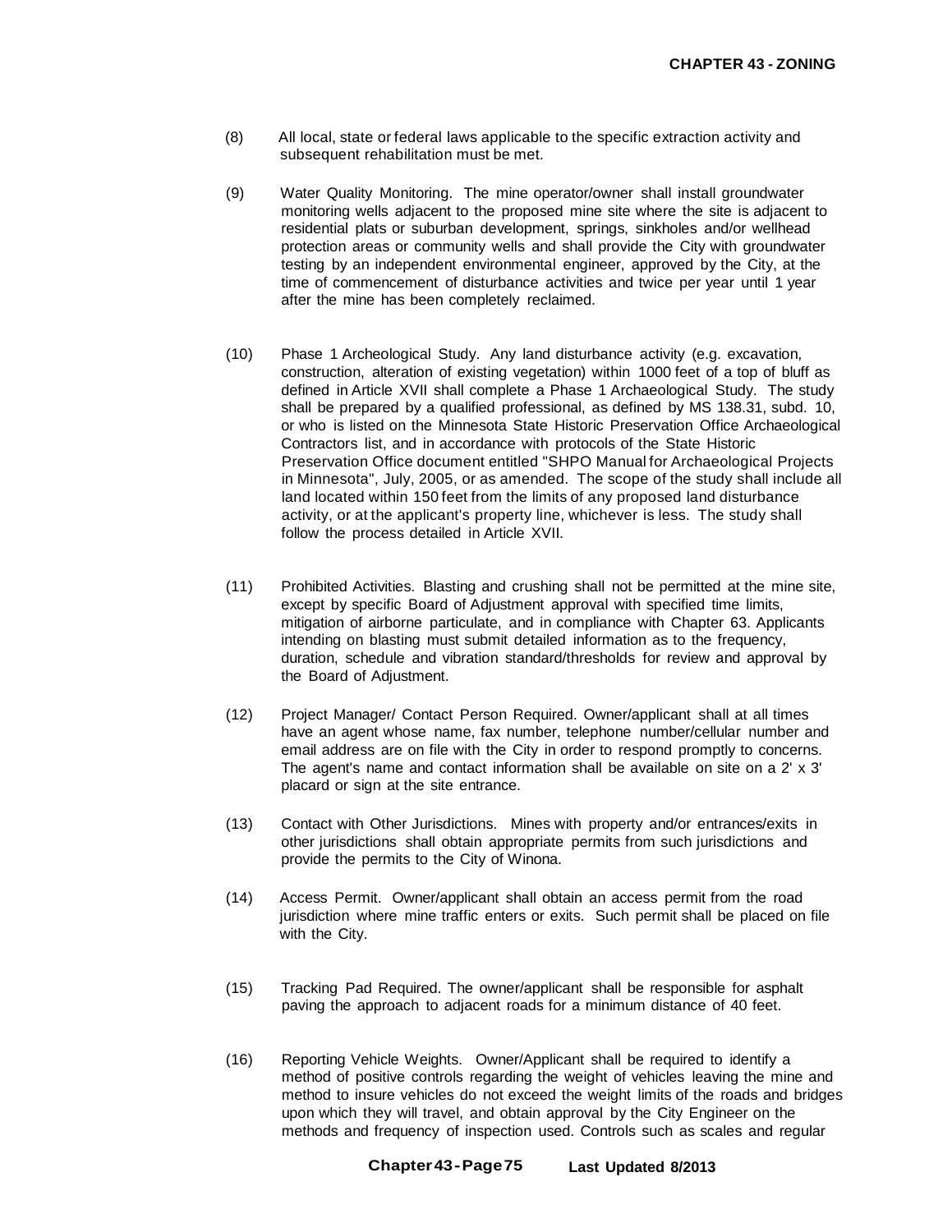reporting on vehicle weights shall be implemented with weekly reporting to the City Engineer.

- (17) Street Maintenance and Sweeping Required. Owner/applicant shall be responsible for monitoring roadways and roadway sweeping as necessary to maintain safe conditions. All transportation routes used by the mine shall not have any accumulation of visible debris or sand from the mine site. The owner/applicant shall take all necessary precautions to avoid spillage on roadways.
- (18) Requirement for Secure Loads. No vehicle shall be driven or moved on any roadway unless such vehicle has the load securely covered as to prevent any of its load from dropping, sifting, leaking, blowing, or otherwise escaping from vehicles.
- (19) Transportation Impact Analysis. Notwithstanding the provisions of Section 43.89 (a), all extraction operations/mines shall complete a Transportation Impact Analysis in accordance with Article XIX "Transportation Impact Analyses and Road Use Agreements."
- (20) Road Use Agreement. A road use agreement shall be required in accordance with Section 43.91 for projects subject to a Transportation Impact Analysis.
- (21) Reclamation Plan Required. A complete and detailed reclamation plan shall accompany all applications which meets or exceeds the requirements of paragraph (e) of this section.
- (22) Subterranean Engineering Analysis Required. Owner/applicant shall submit an analysis prepared by a qualified independent engineering firm of the existing geologic conditions both in the extraction area and sub-extraction area and the impacts of the mining operations, including the applicability of the reclamation plan including any potential adverse effect on area hydrology, springs or Karst formations. The City reserves the right to have this data reviewed by state geologists/hydrologists and/or SWCD staff.
- (23) Performance Guarantees Required. Performance bonds shall be required for the following:
	- 110% of the estimated cost of reclamation for <sup>a</sup> period equal to the life of the quarry plus 2 years. Performance bonds for reclamation may only cover the areas of disturbance for the duration of mining activity and may 'roll' with disturbance activity accordingly in order to minimize financial burden on the applicant.
	- <sup>A</sup> performance surety shall be provided in the amount of \$1,000 per acre for the total proposed site disturbance. The surety shall be used to reimburse the City for any monies, labor, or material expended to bring the operation into compliance with the conditions of the permit.
- (24) An EAW or EIS May be Required. Discretionary environmental review can be initiated by the Planning Commission and City Council upon review of a discretionary EAW checklist on file in the office of the City Planner. If ordered, the owner/applicant shall provide an Environmental Assessment Worksheet for the proposed site in accordance with standards determined by the City of Winona.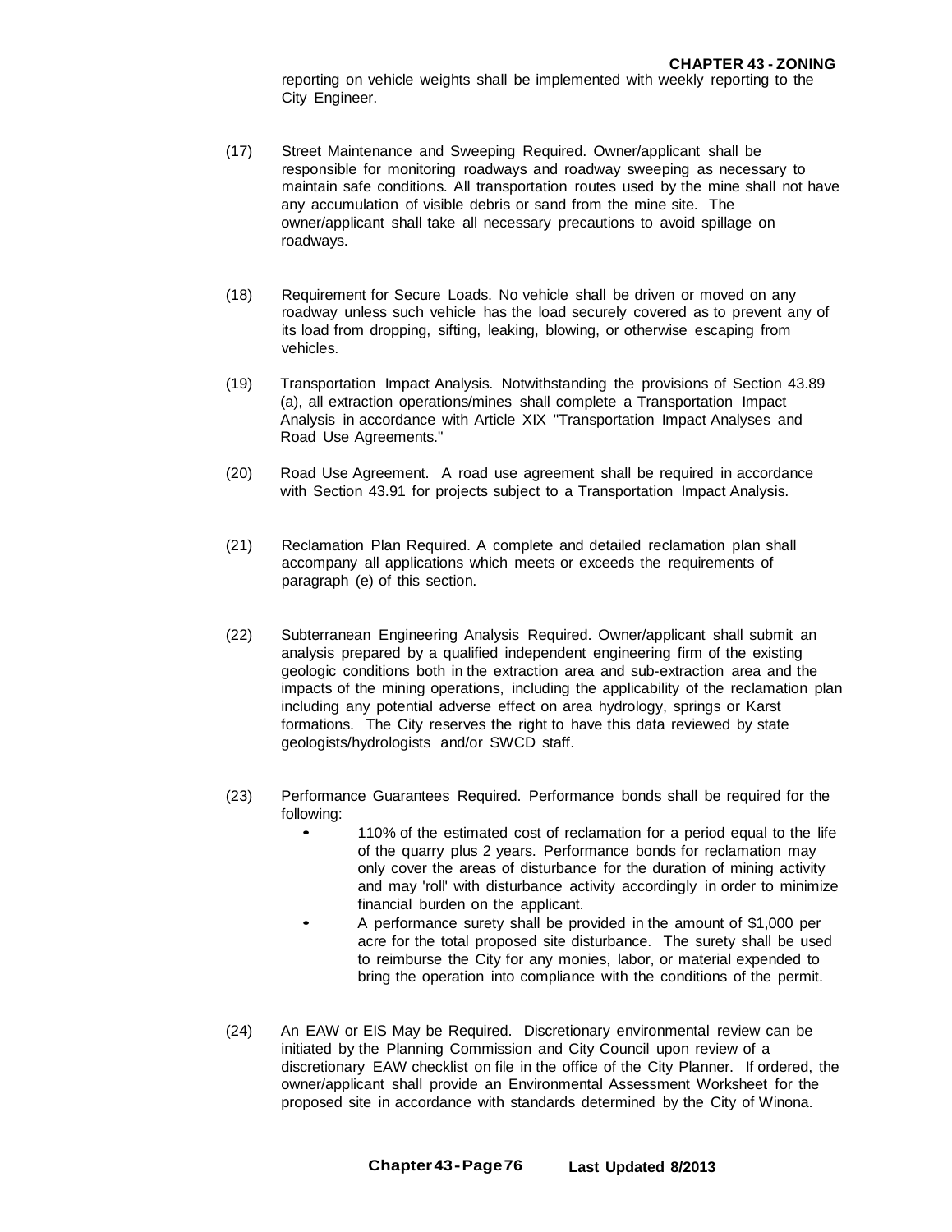- (b) Performance Standards. Extraction uses shall also comply with the following performance standards:
	- (1) Water Resources: The extraction pit or land alteration operation shall not be allowed to interfere with surface water drainage beyond the boundaries of the operation. The work done shall not adversely affect the quality of surface or subsurface water resources. Surface water originating outside and passing through the mining district shall, at its point of departure from the site, be of equal quality to the water at the point where it enters the site.
	- (2) Access Roads: The location of the intersection of access roads with any public roads shall be selected such that traffic on the access roads will have a sufficient distance or public road in view so that any turns onto the public road can be completed with a margin of safety.
	- (3) Appearance: All buildings, structures and plants used for the production of processing of sand and gravel shall be maintained in such a manner as is practical and according to acceptable industrial practice as to assure that such buildings, structures and plants will not become dangerously dilapidated.
	- (4) Topsoil Management:
		- i. Removal: Removal of on-site topsoil and topsoil substitute material removal, when specified in the reclamation plan, shall be performed, prior to any mining activity associated with any specific phase of the mining operation.
		- ii. Volume: The operator shall obtain the volume of soil required to perform final reclamation by removal of on-site topsoil or topsoil substitute material or by obtaining topsoil or substitute material as needed to make up the volume of topsoil as specified in the reclamation plan approved pursuant to this chapter.
		- iii. Storage: Once removed, topsoil or topsoil substitute material shall, as required by the reclamation plan approved pursuant to this chapter, either be used in contemporaneous reclamation or stored in an environmentally acceptable manner. The location of stockpiled topsoil or topsoil substitute material shall be chosen to protect the material from erosion or further disturbance or contamination. Runoff water shall be diverted around all locations in which topsoil or topsoil substitute material is stockpiled.
	- (5) Driveway/Access to the commercial/industrial site shall not be located within twenty-five (25) feet of adjacent property boundaries.
- (c) Financial Ability of Applicant. In accepting such plan for review, the Board must be satisfied that the proponents are financially able to carry out the proposed extraction and rehabilitation operation in accordance with the plans and specifications submitted.
- (d) Application. An application for such operation shall set forth the following information:
	- (1) The name of the owner of the land from which removal is to be made.
	- (2) The name of the applicant making request for such a permit.
	- (3) The name of the person or corporation conducting the actual removal operation.
	- (4) A legal property description and acreage of the area to be mined.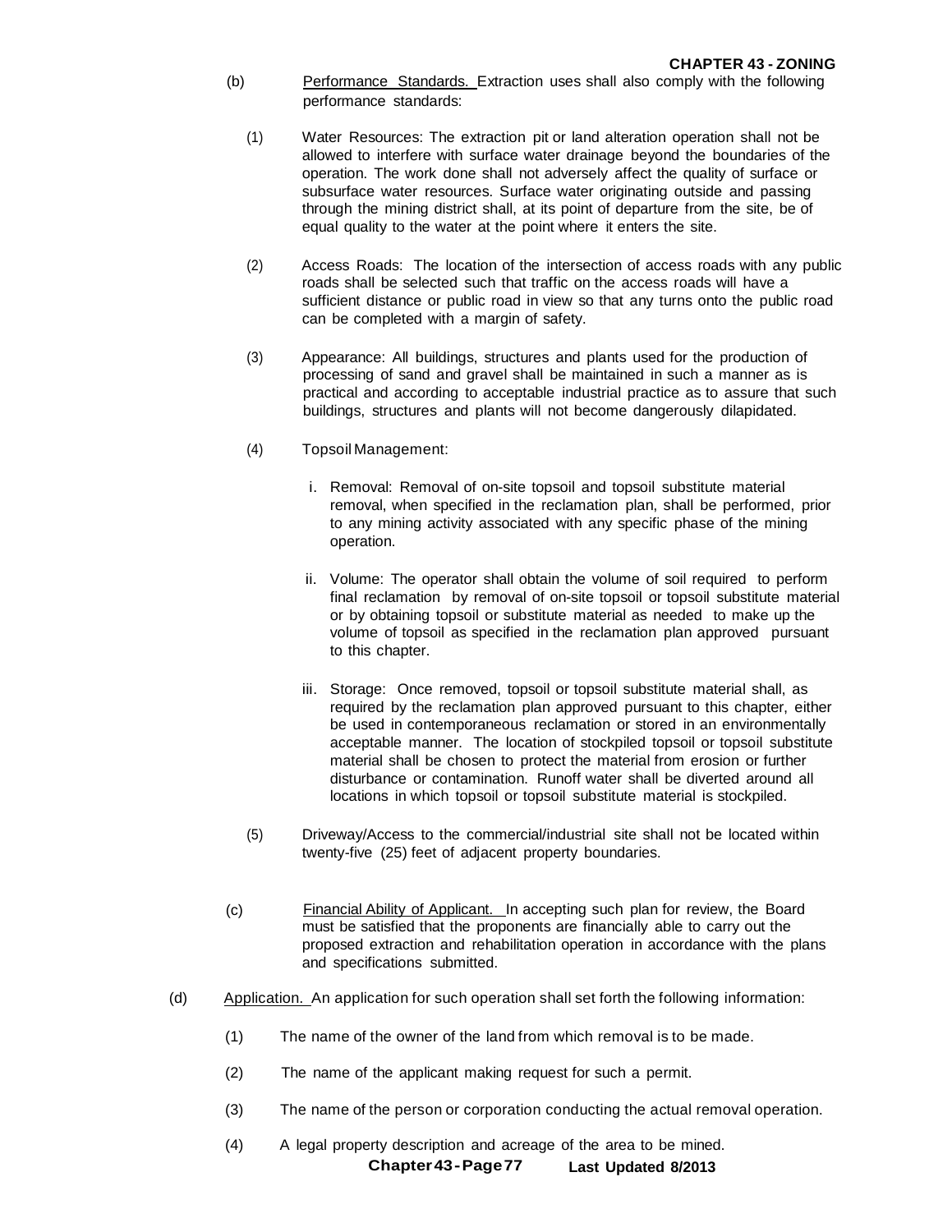(5) Maps of the entire site and all areas within two thousand (2,000) feet of the site. Such maps shall show land use, zoning, bluffland, and shoreland information. In addition, the maps described below shall be provided for the entire site. All maps shall be drawn at a scale of one (1) inch to one hundred (100) feet unless otherwise stated below.

Map/Document A - Existing conditions to include:

- i. Contour lines at five (5) foot intervals.
- ii. Existing vegetation.
- iii. Existing drainage & permanent water areas.
- iv. Existing structures.
- v. Existing wells.

Map/Document B- Proposed operations to include:

- i. Structures to be erected.
- ii. Location of sites to be excavated showing depth of proposed excavation.
- iii. Location of excavated deposits showing maximum height of deposits.
- iv. Location of storage of excavated materials, showing the height of storage deposits.
- v. Location of vehicle parking.
- vi. Location of storage of explosives.
- vii. Erosion and sediment control structures.

Map/Document C - Reclamation Plan to include:

- i. Final grade of proposed site showing elevations and contour lines at five (5) foot intervals.
- ii. Location and non-invasive species of vegetation to be replanted.
- iii. Location and nature of any structures to be erected in relation the end use plan.
- iv. Stipulations and standards of paragraph (e) below.
- (6) The type of resources or materials to be removed.
- (7) The proposed method of removal and whether or not the use of explosives will be required.
- (8) A description of all equipment to be used.
- (9) Hours of operation.
- (10) A soil erosion and sediment control plan.
- (11) A plan for dust and noise control.
- (12) A full and adequate description of all phases of the proposed operation to include an estimate of duration of the mining operation.
- (13) Responses to stipulations of paragraphs (a), (b), and (e) of this section.
- (14) Any other information requested by the Board of Adjustment.
- (e) Reclamation. Reclamation shall be complete within one (I) calendar year after the operation ceases. A performance bond shall be required for 110% of the estimated cost of reclamation for a period equal to the life of the quarry plus 2 years. Performance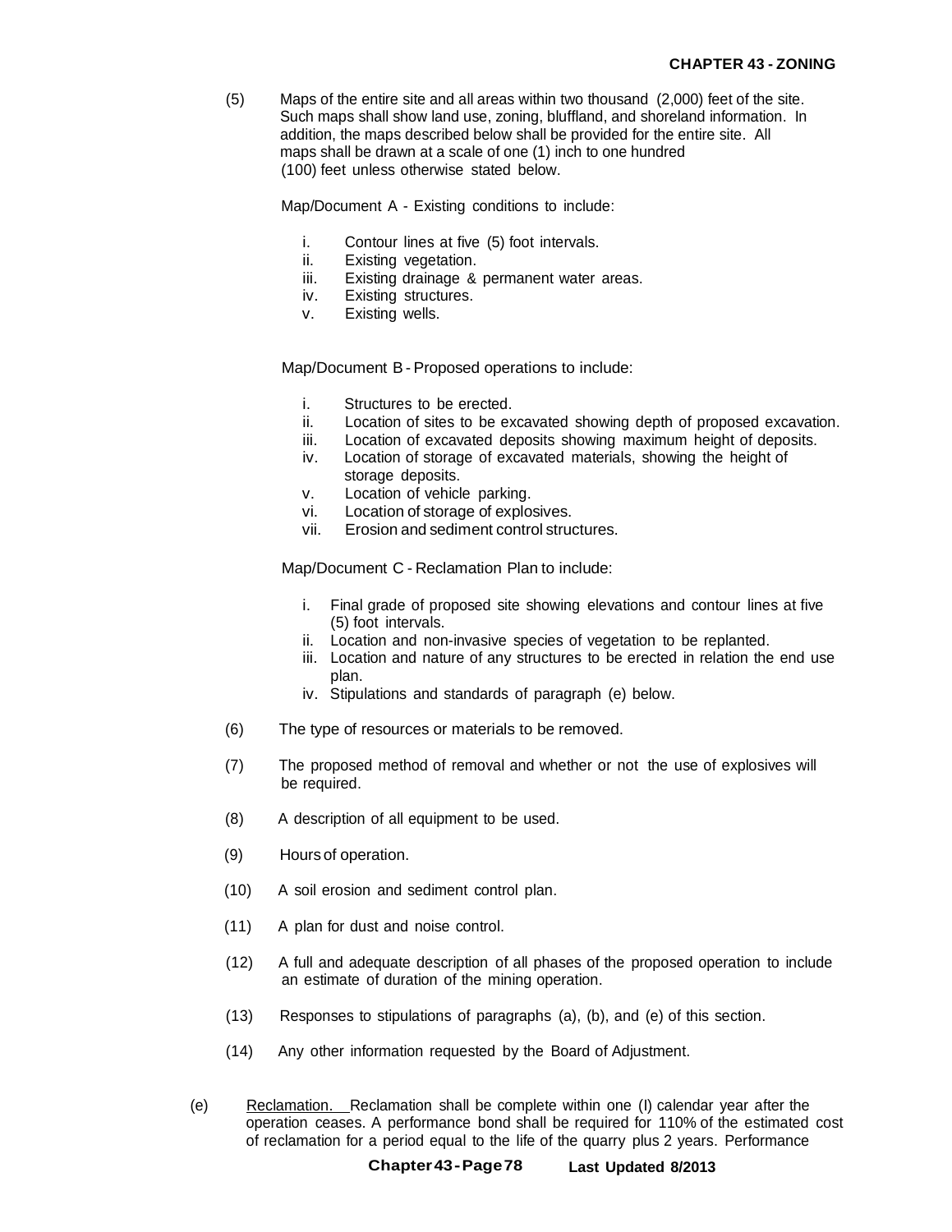#### **CHAPTER 43 - ZONING**

bonds for reclamation may only cover the areas of disturbance for the duration of mining activity and may 'roll' with disturbance activity accordingly in order to minimize financial burden on the applicant. The plan shall specify a systematic approach to land reclamation for the mining site, including phases and schedule for reclamation. The City reserves the right to review the conditional use permit annually to enforce compliance.

Reclamation plans for sand mining sites shall include a land use/cover plan equal to the actual land use/cover types previous to mining operations. Areas intended for postmining agricultural uses must include approval by SWCD for best management practices.

Inactivity at the mine site shall require reclamation in accordance with the terms of an NPDES permit. The NPDES permit shall be placed on file with the City of Winona before extraction/mining operations commence. Inactivity shall be defined as when an operator of a surface mining operation has curtailed production at the site/operation with the intent to resume at a date more than one year in the future.

Within a period of three (3) months after the termination of an operation, or within three (3) months after abandonment of such operation for a period of six (6) months, or within three (3) months after expiration of a permit, all buildings, structures and plans incidental to such operation shall be dismantled and removed by, and at the expense of, the mining operator last operating such buildings, structures and plants.

The following standards shall apply to the reclamation plan:

(1) When the post-mining land use includes a body of water, all excavation shall be made to a water producing depth, not less than 5 feet below the bow watermark. A slope no steeper than 3:1 shall be created to allow for a safe exit.

Excavationmayalso begraded or backfilled with non-noxious, noninflammable and noncombustible solids, to secure (a) that the excavated area shall not collect and permit to remain therein stagnant water or (b) that the surface of such area which is not permanently submerged is graded or backfilled as necessary so as to reduce the peaks and depressions thereof, so as to produce a gently running surface that will minimize erosion due to rainfall and which will be in substantial conformity to the adjoining land area.

Final reclaimed slopes covered by topsoil or topsoil substitute material may not be steeper than a 4: 1 horizontal to vertical incline, unless demonstrated based on

site-specific engineering analysis performed by a registered professional engineer. All areas in the extraction pit site where topsoil or topsoil substitute material is to be reapplied shall be graded or otherwise prepared prior to topsoil or topsoil substitute material redistribution to provide the optimum adherence between the topsoil or topsoil substitute material and the underlying material.

- (2) Topsoil Redistribution for Reclamation: Topsoil or topsoil substitute material shall be redistributed in a manner which minimizes compacting and prevents erosion. Topsoil or topsoil substitute material shall be uniformly redistributed except where uniform redistribution is undesirable or impractical. Topsoil or topsoil substitute material redistribution may not be performed during or immediately after a precipitation event until the soils have sufficiently dried.
- (3) Vegetation shall be restored by appropriate seeding of grasses or planting of shrubs or trees in all parts of such extraction area where such area is not to be submerged under water.